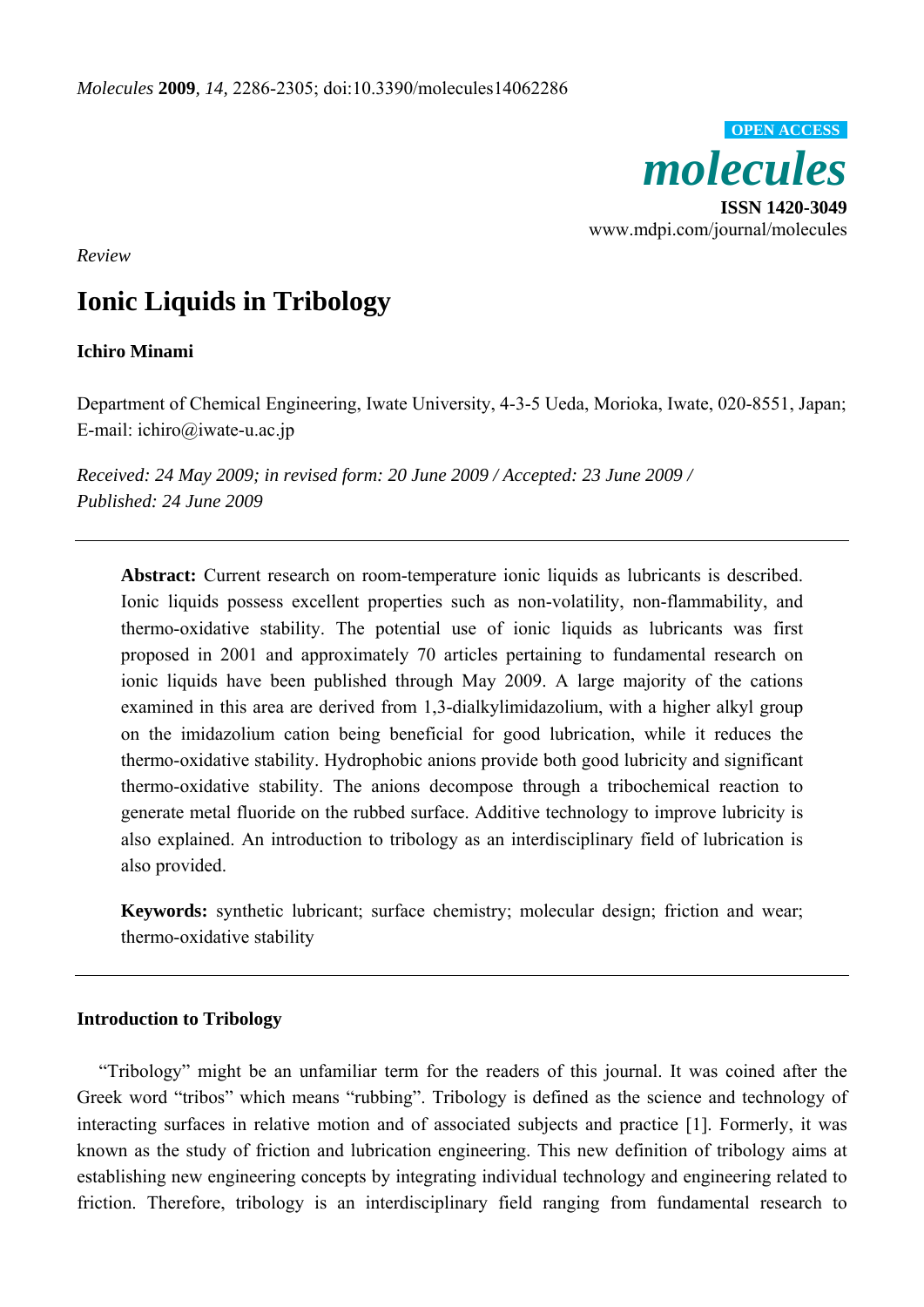industrial applications. Nanotechnology and surface sciences are some examples of fundamental or academic research in tribology. Tribology in practice is of considerable importance. It has been estimated that the appropriate application of tribological principles and practices in industry can lead to savings of 1.0% to 1.4% of a country's gross national product (GNP) [2]. Research in tribology is being conducted mainly from the viewpoint of mechanical engineering. Recently, the role of surface chemistry in tribology has attracted the attention of researchers, and the keyword "tribochemistry" is now frequently found in tribology journals.

We use various kinds of devices and machines in our daily lives. These devices and machines consist of several moving parts that need lubricants for smooth functioning. A reduction in the friction coefficient improves the energy efficiency of a device. Prevention of wear prolongs the lifetime of mechanical parts. Lubricants are classified into three categories, namely, lubricating oils (liquid lubricants), greases, and solid lubricants (self-lubricating materials). Lubricating oils are most commonly used in machines. When a viscous liquid is introduced between two friction surfaces, a liquid film is developed between the surfaces and consequently, hydrodynamic lubrication is achieved. The liquid film prevents direct contact between the friction surfaces, thereby reducing friction. In this lubrication mode, the viscosity of the lubricant, applied load to the contact, and sliding velocity are the major factors that decide the lubrication performance. Viscous liquids are good lubricants because they form a stable liquid film and thus prevent contact between solid surfaces. Therefore, viscosity is one of the important properties of lubricating oils. When the lubrication condition becomes severe, the liquid film breaks down and the friction surfaces directly come in contact with each other. This is defined as boundary lubrication. Friction and wear under boundary lubrication are considerably higher than those under hydrodynamic lubrication.

Direct contact between friction surfaces causes wear of the materials. This leads to the formation of an exposed chemically active nascent surface. Furthermore, significant friction heat is generated under boundary lubrication. These factors occasionally activate certain chemical reactions in a lubricant present between the rubbing surfaces. Such reactions are called tribochemical reactions or mechanochemical reactions. These reactions usually cause degradation of the lubricant. However, under certain conditions, they are known to form a protective film over the rubbing surfaces. In other words, tribochemical reactions can be beneficial and detrimental for lubrication. Presently, tribochemical reactions have not been understood clearly and many efforts are being made by tribochemists to understand the mechanism of these reactions.

In addition to reducing friction and wear, lubricating oils are required to cool the rubbing surfaces that are heated due to friction. Thermo-oxidative stability of lubricants is essential to minimize degradation during service and storage. Lubricating oils may vaporize and sometimes may catch fire due to friction heat. Therefore, less volatile and nonflammable liquids are desirable for lubricants. Another requirement for lubricating oils is compatibility with tribomaterials; lubricating oils should not cause corrosion of metals and swelling of polymers.

Lubricating oils have been used since ancient times. In ancient Egypt, it was empirically known that friction could be reduced when certain liquids were applied between surfaces in relative motion [3]. Natural oils such as vegetable oils were used as lubricating oils. In the middle of the 19th century, humans discovered petroleum, which proved to be a versatile source of energy and materials. Since then petroleum-based lubricants, also called mineral oils, have been developed. Presently, these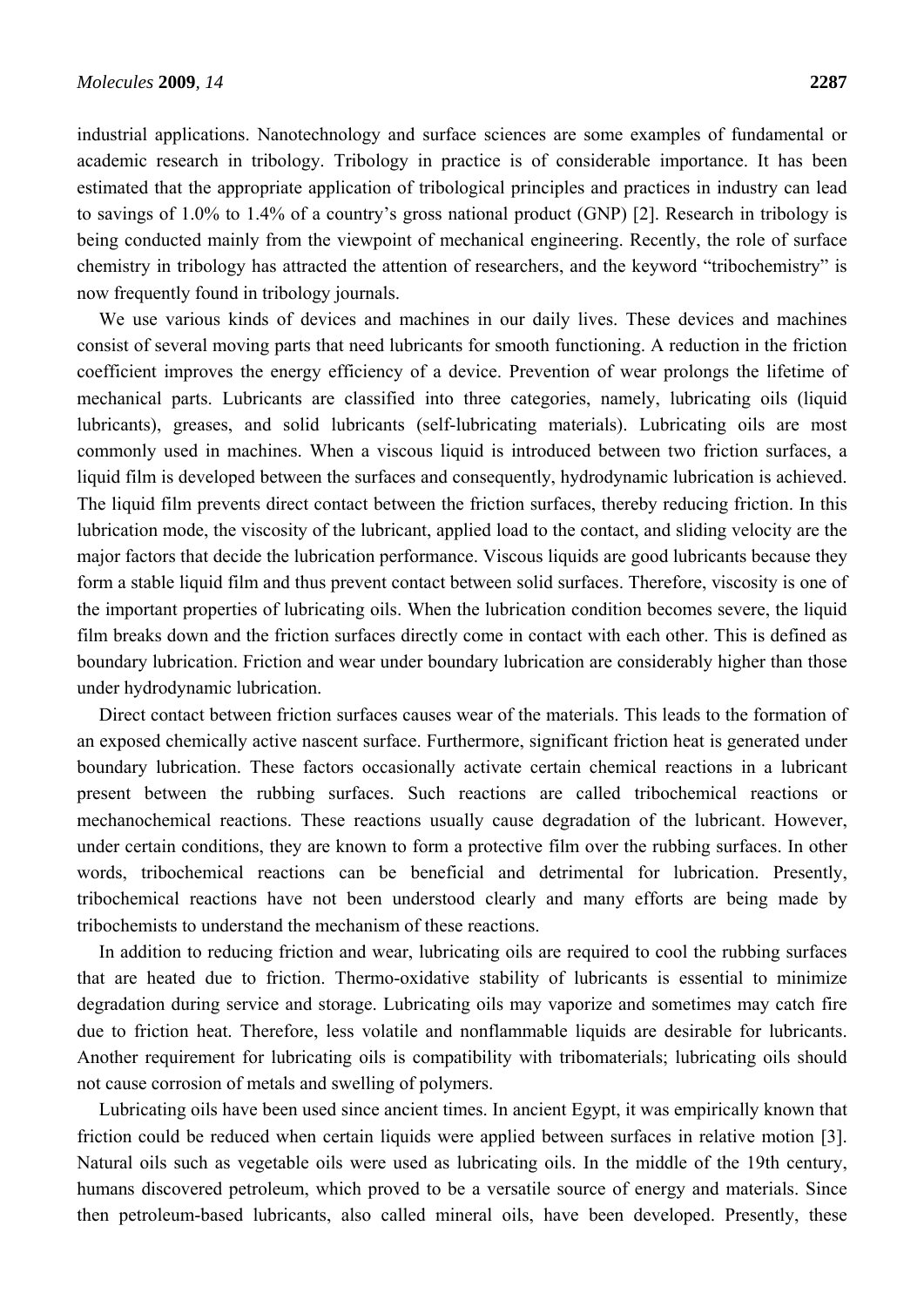lubricants are used for general purposes and are available at a reasonable cost. Besides mineral oils, synthetic fluids intended for use as high performance lubricants are also available. Examples of synthetic lubricants are polymeric/oligomeric alkenes, Fischer-Tropsch hydrocarbons, esters, and polyethers.

Recently, ionic liquids have received attention as novel functional fluids. Their advantages are well described in the rest of articles of this special issue. Nonvolatile and nonflammable liquids that possess lubricating properties are highly desired in tribology. This article reviews the fundamental attempts to use ionic liquids in lubrication engineering.

| Abbreviation    | Description                                    |  |  |  |
|-----------------|------------------------------------------------|--|--|--|
| <b>ASTM</b>     | American Society for Testing and Materials     |  |  |  |
| BF <sub>4</sub> | tetrafluoroborate                              |  |  |  |
| <b>BMIM</b>     | 1-Butyl-3-methylimidazolium                    |  |  |  |
| <b>DDMIM</b>    | 1-Dodecyl-3-                                   |  |  |  |
| <b>EEMMEA</b>   | Diethylmethyl(2-methoxyethyl)amine             |  |  |  |
| <b>EMIM</b>     | 1-Ehthyl-3-methylimidazolium                   |  |  |  |
| FAP             | Tris(tetrafluoroethyl)trifluorophosphate       |  |  |  |
| <b>HMIM</b>     | 1-Hexyl-3-methylimidazolium                    |  |  |  |
| <b>OIT</b>      | Oxidation induction time                       |  |  |  |
| PF <sub>6</sub> | hexafluorophosphate                            |  |  |  |
| RT-IL           | Room temperature ionic liquid                  |  |  |  |
| <b>TAN</b>      | Total acid number                              |  |  |  |
| <b>TFSA</b>     | bis(trifluoromethanesulfonyl) amide            |  |  |  |
| <b>TOF-SIMS</b> | Time-of-flight secondary ion mass spectroscopy |  |  |  |
| <b>XPS</b>      | X-ray photoelectron spectroscopy               |  |  |  |

#### **Nomenclature**

(WW of additive solution) - (WW of additive free oil)

Wear index =

(WW of additive free oil)

Where WW = average wear width (ball and flat) obtained by the ball-on-flat tribo-test

Friction index =

(FC of additive solution) - (FC of additive free oil)

(FC of additive free oil)

Where  $FC = friction coefficient by the ball-on-flat tribo-test at steady state$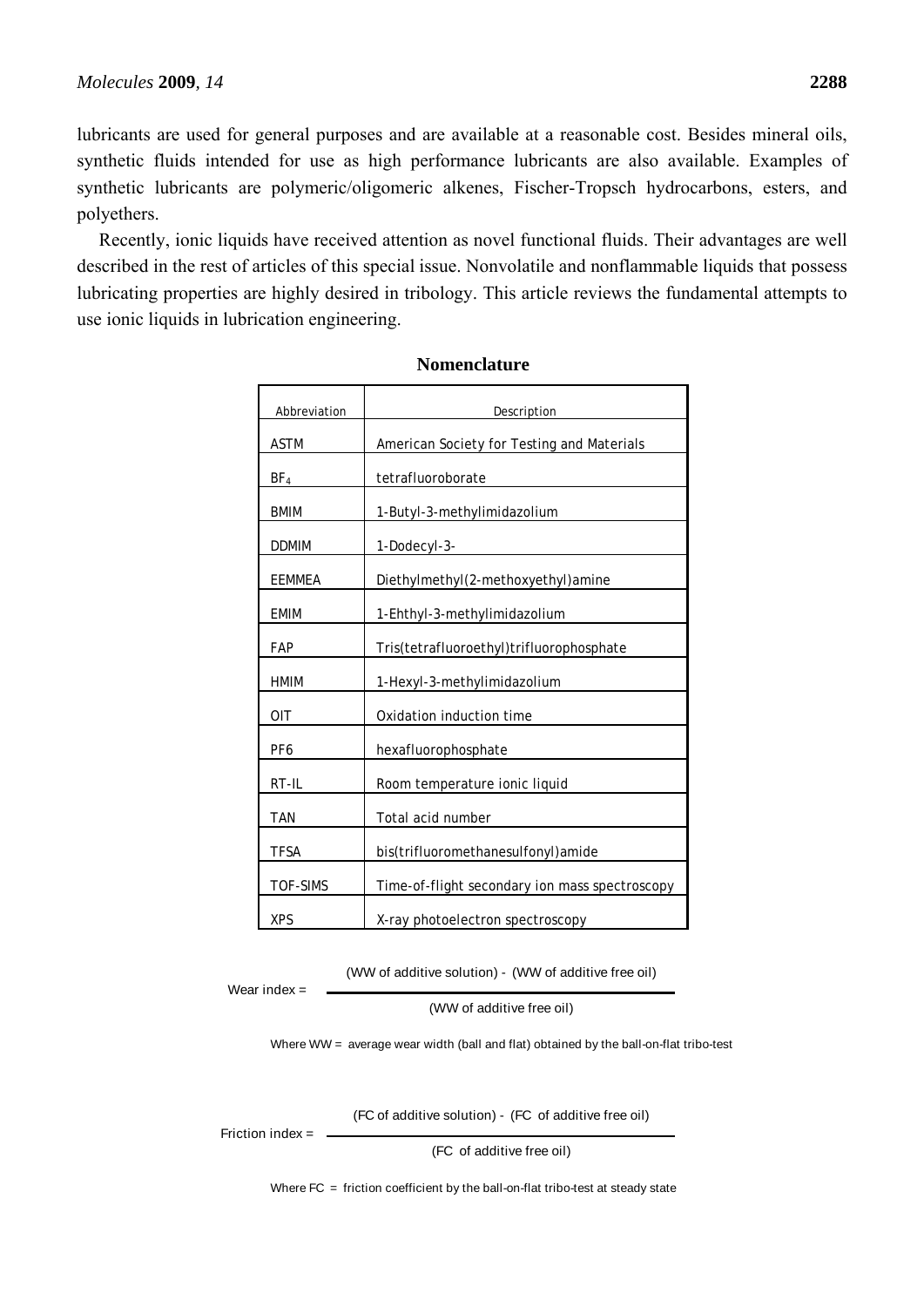|                |                                                                            | Cationic moiety                                                                                                                                                     |                                          |                                                            |              |  |
|----------------|----------------------------------------------------------------------------|---------------------------------------------------------------------------------------------------------------------------------------------------------------------|------------------------------------------|------------------------------------------------------------|--------------|--|
|                |                                                                            | Imidazolium                                                                                                                                                         | Ammonium,<br>Aromatic amine              | Phosphonium                                                |              |  |
|                |                                                                            | $R \setminus N^R$                                                                                                                                                   | $R - N - R$ $\bigoplus_{n=1}^{R} R$      | $R' \rightarrow R' \oplus R' \oplus R' \oplus R' \oplus R$ | Others       |  |
| Anionic moiety | Tetrafluoroborate<br>$BF_4$                                                | References 5, 6, 7, 8, 9, 10,<br>11, 12, 13, 14, 15, 16, 17,<br>18, 19, 20, 21, 22, 23, 24,<br>25, 26, 27, 28, 29, 30, 31,<br>32, 33, 34, 35                        | References 14, 15, 31, 36,<br>37         | References 17, 31, 38, 39                                  |              |  |
|                | Hexafluorophosphate<br>$\mathsf{PF}_6^\Theta$                              | References 9, 10, 11, 12,<br>13, 17, 19, 20, 21, 23, 24,<br>25, 26, 28, 30, 32, 34, 35,<br>40, 41, 42, 43, 44, 45, 46,<br>47, 48, 49, 50, 51, 52, 53,<br>54, 55, 56 |                                          | Reference 17                                               |              |  |
|                | bis(fluoroalkylsulfonyl)-<br>amides<br>(RfSO <sub>2</sub> ) <sub>2</sub> N | References 8, 11, 12, 14,<br>15, 19, 26, 28, 30, 40, 46,<br>53, 57, 58, 59, 60, 61, 62                                                                              | References 14, 15, 26, 36,<br>46, 62, 63 | References 24, 26                                          |              |  |
|                | Sulfonates<br>$RfSO3$ or $RSO3$                                            | References 11, 13, 21, 24,<br>26, 32, 55, 64                                                                                                                        |                                          | Reference 64                                               |              |  |
|                | <b>Others</b>                                                              | References 23, 26, 34, 35,<br>46, 65, 66, 67, 68                                                                                                                    | References 65, 69, 70                    | References 65, 71                                          | Reference 65 |  |

**Table 1.** Reported anions and cations mentioned in articles on tribology.

*where*  $R = C_0H_{2n+1}$ ,  $Rf = C_0F_{2n+1}$ 

# **Literature survey of ionic liquids as lubricants**

An article on the use of molten salts (ionic liquids) as lubricants was first published in 1961 [4]. A mixture of LiF, BeF<sub>2</sub>, and UF<sub>4</sub> in a molar ratio of 62:37:1 was melted at 460 °C. The mixed salt was subjected to a high-temperature bearing test at 650–815 °C. It took almost 40 years before room temperature ionic liquids (RT-ILs) were recognized as lubricating fluids [5]. Since then, approximately 70 articles on tribology of RT-ILs have been published in international journals. These articles have reported on the evaluation of RT-ILs by laboratory tribotest procedures. Most of the RT-ILs mentioned in these articles exhibit tribological properties comparable to those of conventional synthetic lubricants. The chemical structure of the anionic and cationic moieties described in these articles is summarized in Table 1. The major anions reported in these articles were trifluoroborate  $(BF_4)$  and hexafluorophosphate (PF<sub>6</sub>). However, this does not imply that  $BF_4$  and  $PF_6$  are suitable anions for lubricants. These anions are easily available as reagents or industrial samples at a reasonable cost. Hydrophobic anions such as bis(trifluoromethanesulfonyl)amide (TFSA) exhibit better tribological properties compared to  $BF_4$  and  $PF_6$  for steel-steel contact. With regard to cationic moieties, imidazolium-derived moieties were present in the majority of examples. Various synthetic reactions that introduce alkyl groups and/or functional groups in the imidazole ring are well known. Therefore,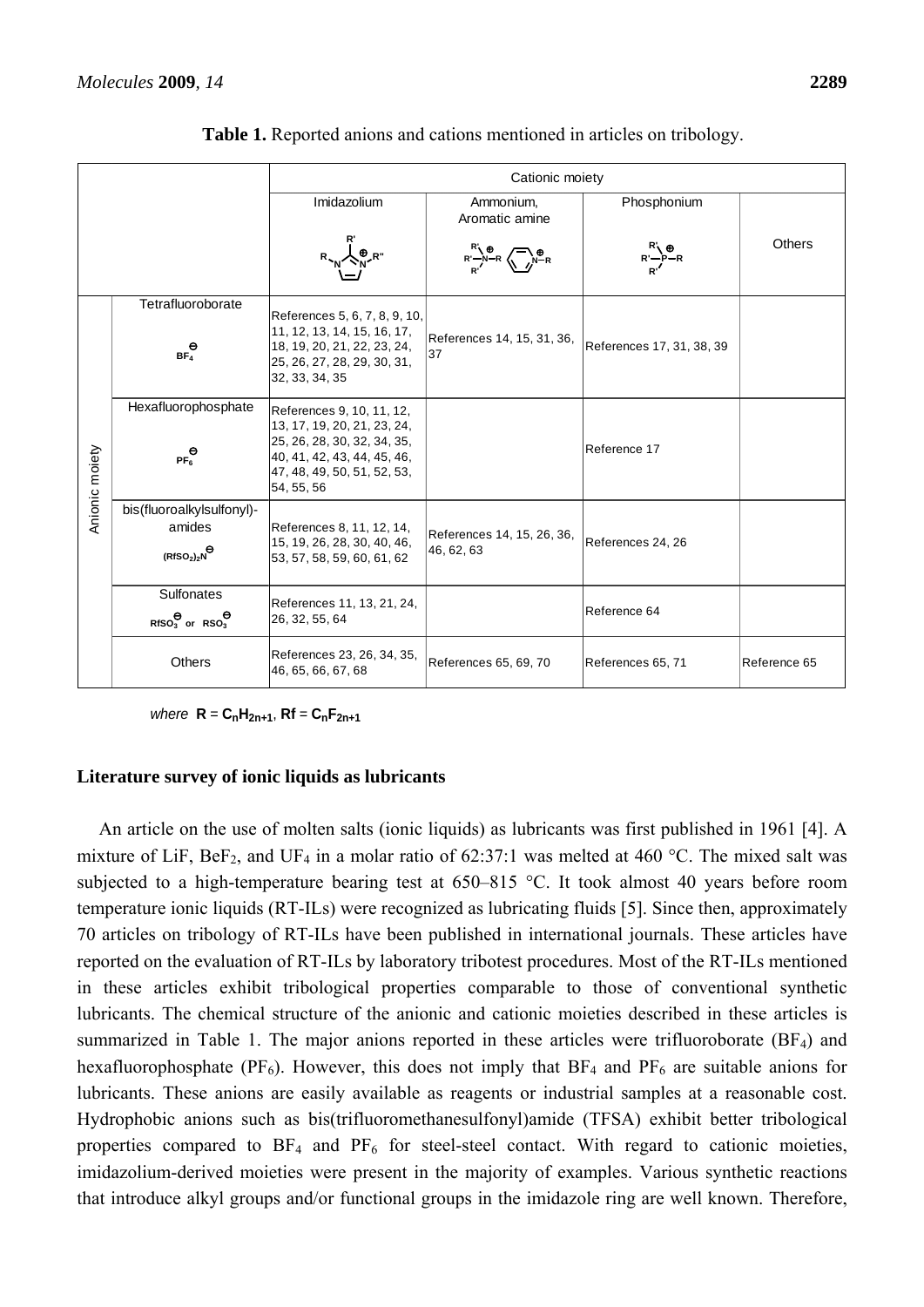imidazole is a versatile building block for designing molecules that have appropriate chemical and physical properties. The thermal stability of imidazole ring [72] is also beneficial for lubricants.

Steel is a material that is widely used in machines. Therefore, the tribological properties of ionic liquids were evaluated for a steel-steel contact. Lightweight materials such as aluminum alloys and silicon are difficult to lubricate. Lubrication of these materials by RT-ILs has been examined previously (Table 2).

| Steel, Fe alloys               | References 5, 6, 7, 8, 10, 11, 12, 13, 15, 16, 17, 18, 19, 20, 21, 22, 24, 24,<br>25, 28, 29, 30, 31, 32, 35, 38, 39, 40, 41, 42, 43, 45, 46, 48, 49, 50, 50, 51,<br>51, 52, 53, 54, 56, 57, 58, 59, 60, 61, 62, 63, 65, 67, 69 |
|--------------------------------|---------------------------------------------------------------------------------------------------------------------------------------------------------------------------------------------------------------------------------|
| Al alloys                      | References 5, 6, 7, 10, 11, 12, 18, 21, 24, 27, 38, 42, 46, 56, 62, 69                                                                                                                                                          |
| Cu alloys                      | References 5, 6, 16, 45, 52                                                                                                                                                                                                     |
| Si <sub>3</sub> N <sub>4</sub> | References 5, 9, 33, 34, 36, 44, 47, 53, 55, 66                                                                                                                                                                                 |
| Si, $SiO2$                     | References 5, 17, 23, 31, 33, 34, 35, 37, 44, 55, 66, 68                                                                                                                                                                        |
| Ni alloys                      | References 47, 50, 52                                                                                                                                                                                                           |
| Polymers                       | References 13, 22, 49, 70                                                                                                                                                                                                       |
| Hard coatings                  | References 16, 29                                                                                                                                                                                                               |

**Table 2.** Reported tribo-material for ionic liquid lubrication.

# **Relationship between molecular structure and tribological properties of RT-ILs**

There are a number of standard procedures and specifications for evaluating lubricants [73]. However, they have been developed only for fully formulated lubricants (i.e. overall performance of the lubricant, including durability, was optimized by additive technology) such as engine oils. Although some of these procedures and specifications are applicable for fundamental research, most of them have stringent criteria, which make it impossible to evaluate the tribological properties of nonformulated base fluids. Until now, most researchers have evaluated RT-ILs using their own procedures. Therefore, the reported data cannot be compared on a single scale. Under these circumstances, structure-performance relationships of ionic liquids in tribology are highly desired as they are recognized as designer fluids. For example, 1-alkyl-3-methylimidazolium was selected as a model cation. TFSA salts of the cation were prepared, and their tribological properties were evaluated by a pendulum type friction test. As shown in Figure 1, the friction coefficient decreases with an increase in the chain length of the alkyl group [15,57]. One plausible explanation for this result is that the viscosity increases with the increase in chain length. In addition, a longer alkyl chain is beneficial for preventing direct steel-steel contact. This results in the reduction in friction between the two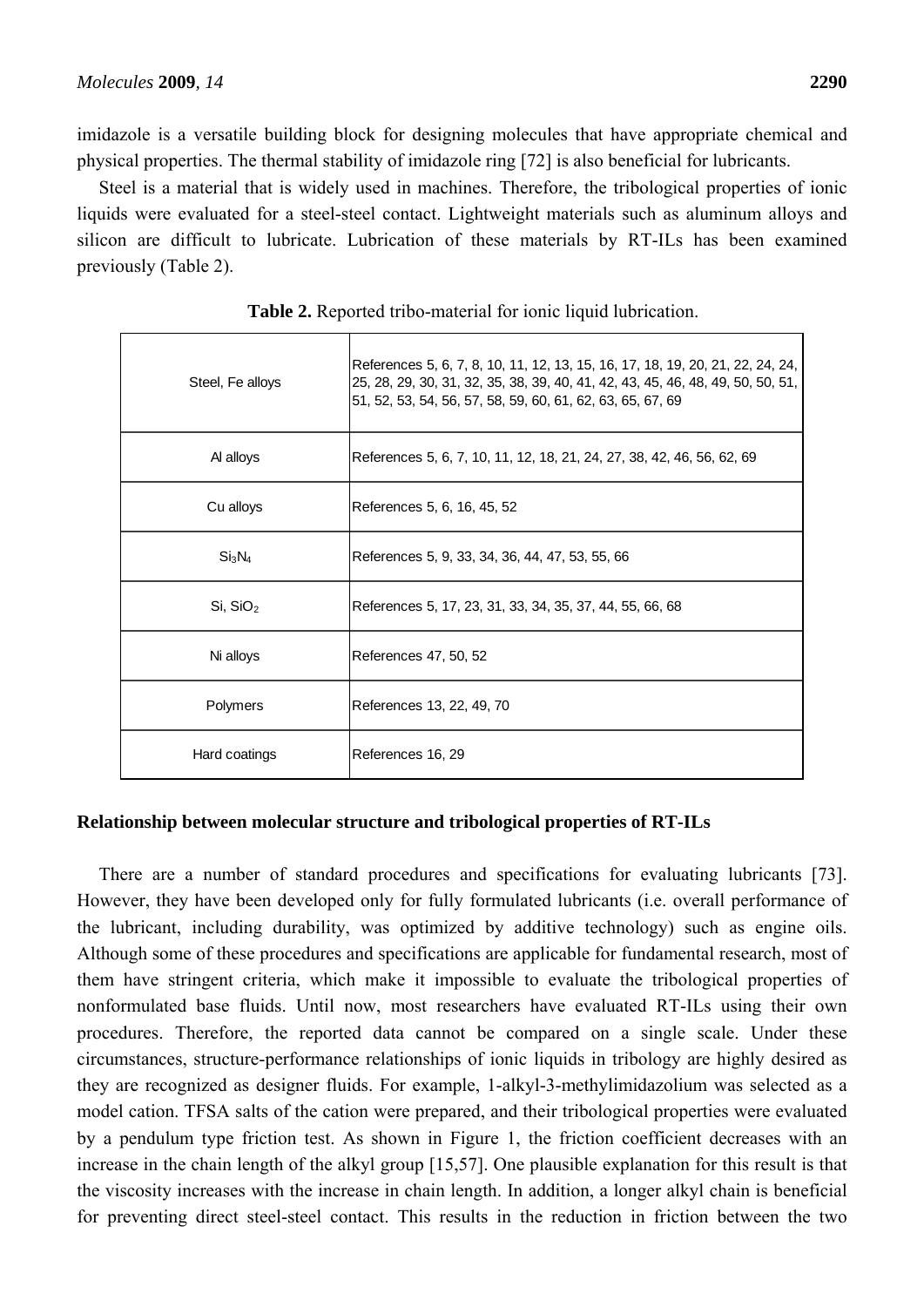surfaces. This mechanism is also known as the Bowden-Tabor model in which density-packed adsorption of lubricant molecule on friction surfaces is essential [74]. The schematic representation of the model is shown in Figure 2.





**Figure 2.** The Bowden-Tabor type boundary film model.



The anions have a significant influence on the tribological properties of ionic liquids. Hydrophobic anions such as  $BF_4$  and  $PF_6$  occasionally cause corrosion of steel under humid conditions.  $PF_6$ decomposes to generate hydrogen fluoride by hydrolysis. In contrast, other hydrophobic anions are less corrosive and exhibit good tribological properties [64]. Tris(tetrafluoroethyl)trifluorophosphate (FAP) is more hydrophobic than TFSA (Table 3). Furthermore, friction and wear caused by FAP salts are considerably lower than those caused by TFSA salts (Figures 3-4) [65].





Courtesy of Merck KGaA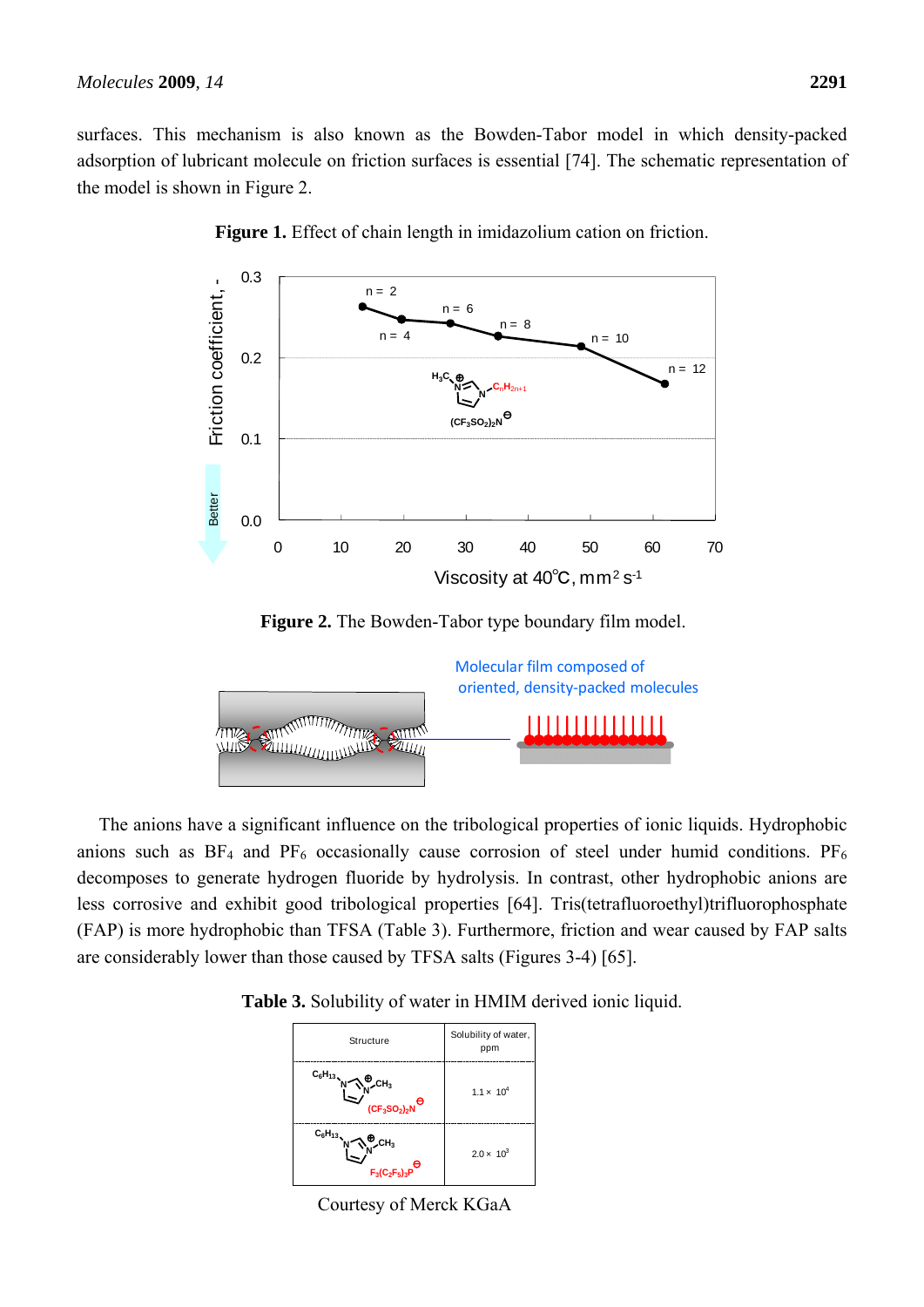

**Figure 3.** Effect of anion on friction.





Usually lubricating oils are optimized by additive technology in order to meet the requirements for practical applications. Although various lubricant additives are available at a reasonable cost [75], most of them were developed for mineral oils, and hence they hardly dissolve in ionic liquids [40]. Simple compounds such as carboxylic acids [15,57] and benzotriazole [45,51] are considered as potential additives for ionic liquids.; however, their thermal stability and volatility make them unsuitable for addition to ionic liquids. Amino-acid-derived salts (Table 4) were developed as additives for ionic liquids [60]. As shown in Figure 5, the addition of aspartic acid derivatives to [BMIM]TFSA significantly reduces friction and wear by 20% and 40%, respectively. These additives were easily dissolved in imidazolium-derived ionic liquids through ionic interactions. The carboxyl group in the additive has an affinity toward steel surfaces. This functional group acts as an anchor for adsorption of molecules on the surface. The relationship between the molecular structure and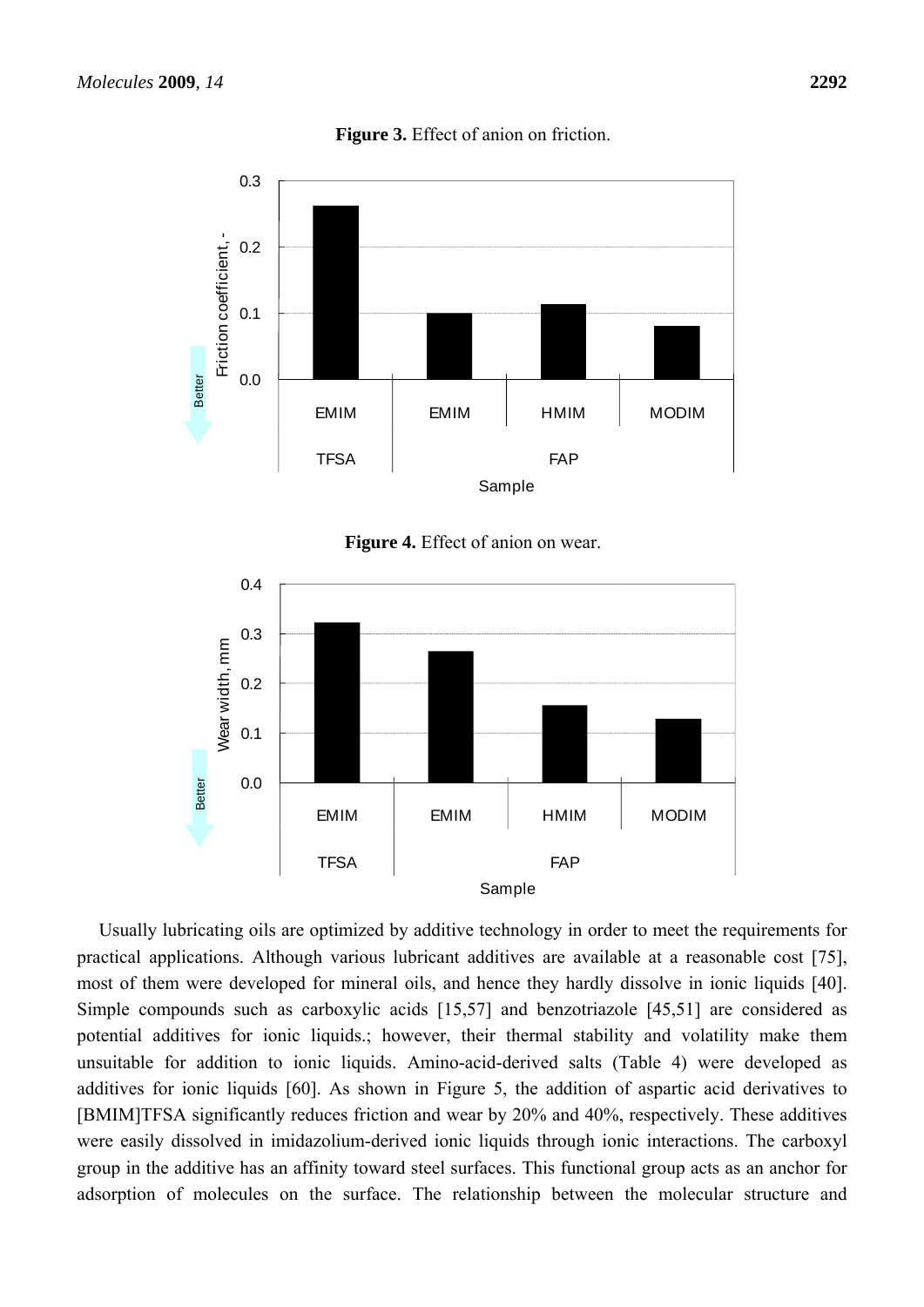tribological properties suggests the formation of a protective film comprising both additive and base oil molecules. *N*-benzyl-protected additives possess better anti-wear properties than *N*-acetyl-protected ones. It is possible that there is an interaction between the phenyl group and imidazolium ring. This would facilitate an interaction between the base oil and the surfaces through the additive molecules. The results of the tribotest support the proposed mechanism as shown in Figure 6 [61].

| <b>Structure</b> | $HOOC \sim C_nH_{2n}COO^{\Theta}$<br>$\int_{X \times N_{\gamma}}$ $(C_m H_{2m+1})_4 Z$ |                     |   |                |                |  |  |
|------------------|----------------------------------------------------------------------------------------|---------------------|---|----------------|----------------|--|--|
| <b>CODE</b>      | X                                                                                      | Υ                   | Z | n              | m              |  |  |
| NBu-BnAsp        | $CH_2C_6H_5$                                                                           | $CH_2C_6H_5$        | N | 1              | 4              |  |  |
| NPr-BnAsp        | $CH_2C_6H_5$                                                                           | $CH_2C_6H_5$        | N | 1              | 3              |  |  |
| NEt-BnAsp        | $CH_2C_6H_5$                                                                           | $CH_2C_6H_5$        | N | 1              | $\overline{2}$ |  |  |
| NMe-BnAsp        | $CH_2C_6H_5$                                                                           | $CH_2C_6H_5$        | N | 1              | 1              |  |  |
| NBu-AcAsp        | н                                                                                      | C(O)CH <sub>3</sub> | N | 1              | 4              |  |  |
| PBu-BnAsp        | $CH_2C_6H_5$                                                                           | $CH_2C_6H_5$        | P | 1              | 4              |  |  |
| PBu-AcAsp        | н                                                                                      | C(O)CH <sub>3</sub> | P | 1              | 4              |  |  |
| NBu-AcGlu        | $CH_2C_6H_5$                                                                           | $CH_2C_6H_5$        | N | $\mathcal{P}$  | 4              |  |  |
| PBu-AcGlu        | н                                                                                      | C(O)CH <sub>3</sub> | P | $\overline{2}$ | 4              |  |  |

**Table 4.** Structure of amino acid derived additives for ionic liquids.

**Figure 5.** Additive effect on friction and wear for [BMIM]TFSA.

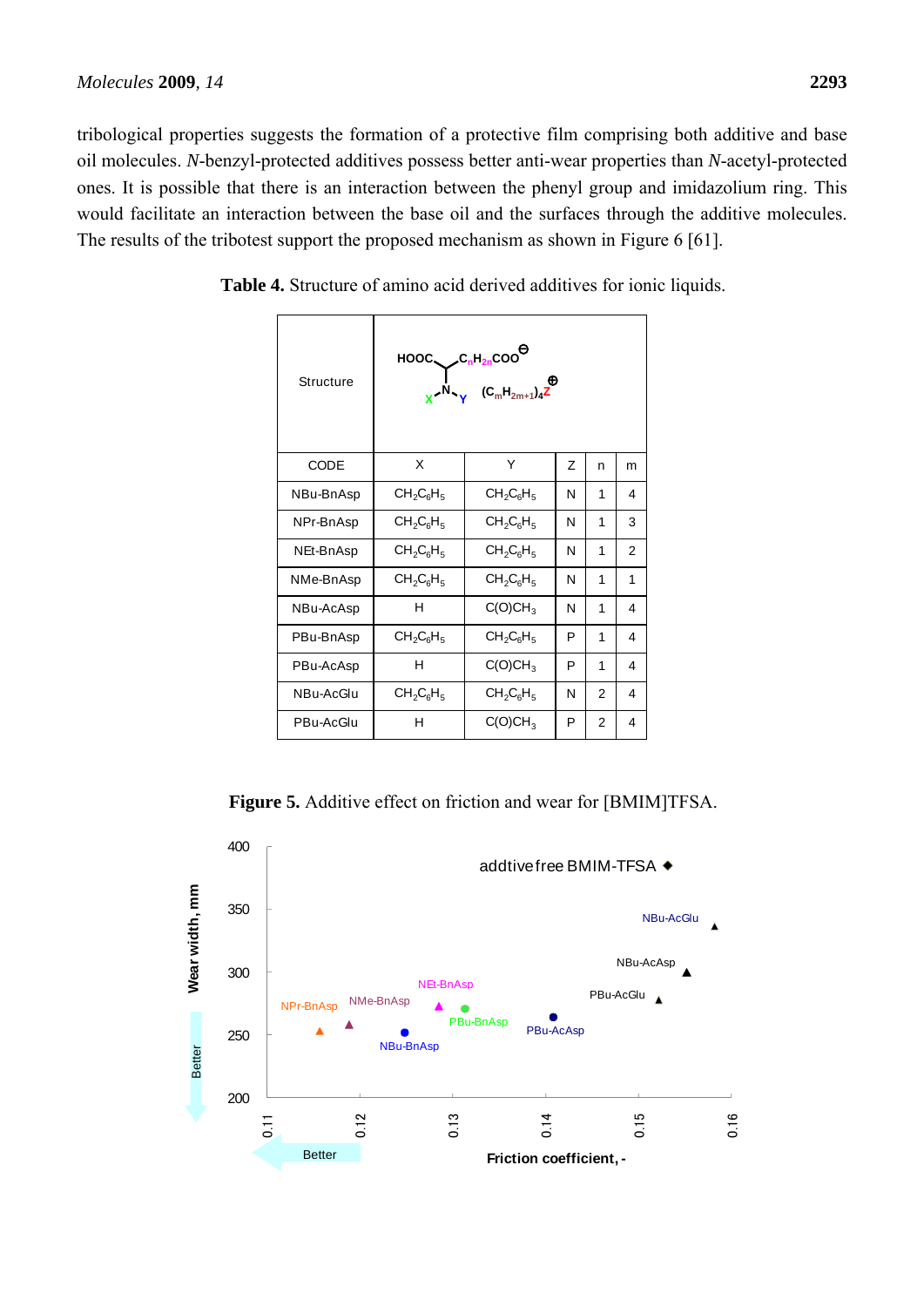

**Figure 6.** Proposed structure of boundary film provided by the additive and imidazoliumderived ionic liquids.

It should be noted that the purity of ionic liquids is of significant importance for improving the tribological properties by additive technology. As shown in Figure 7, highly purified [BMIM]TFSA and NBu-BnAsp provides significant lubricity, while reagent grade [BMIM]TFSA provides acceptable lubricity. However, no detectable impurities were found in reagent grade [BMIM]TFSA. This subject is still under investigation. From previous studies, the dependence of additive response on the refining grade of base oil is well known [76].

Solid surface



**Figure 7.** Influence of purity on additive response. (See nomenclature for "index").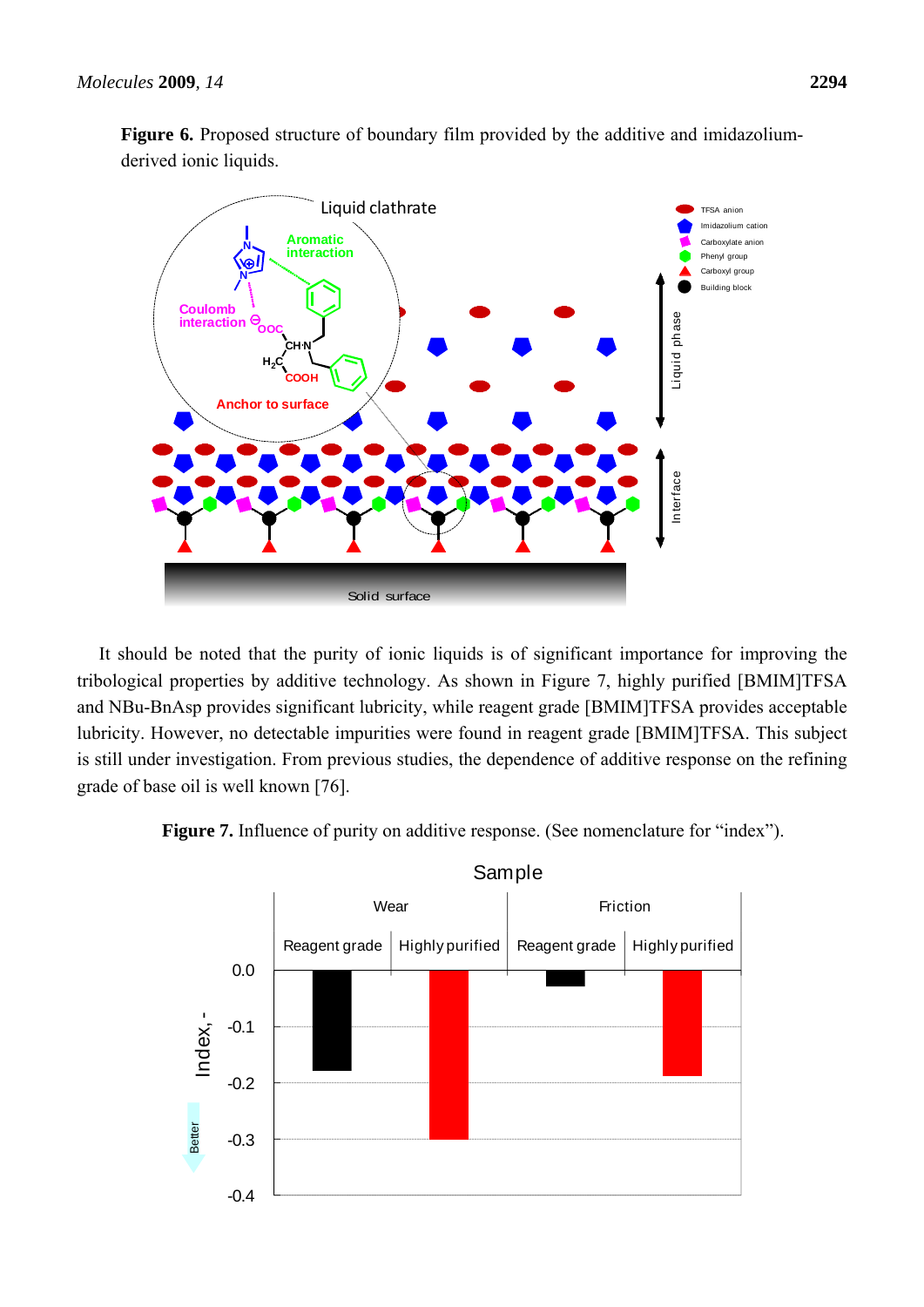#### **Thermo-oxidative stability of ionic liquids**

When solid surfaces rub against each other, friction heat is generated. This causes changes in the viscosity of the lubricant. Furthermore, auto-oxidation of the lubricant is promoted at elevated temperatures. These changes have an adverse effect on the lubrication properties. Therefore, thermooxidative stability of the lubricant is one of the important properties for practical lubricants. Ionic liquids have greater thermal stability than conventional synthetic lubricants, as shown in Figure 8. Interestingly, the stability of an ionic liquid depends on the structure of both the anion and the cation. The stability of TFSA is considerably higher than that of  $BF<sub>4</sub>$ . On the other hand, 1,3-dialkylimidazolium is more stable than quaternary ammonium. Although thermal analyses are convenient, evaluation by scale-up procedures is necessary for practical applications.





Figure 9 shows the resultant sample heated at 200 °C for 1,000 h in air. [EMIM]TFSA transformed into a dark liquid, while [HMIM]TFSA and [DDMIM]TFSA formed a solid deposit during the test. The same tendency was observed even at low temperatures. As shown in Figure 10, [HMIM]TFSA turned brown within 500 h of the test duration, while [EMIM]TFSA was clean even after 2,000 h. An increase in TAN was detected during oxidation of [HMIM]TFSA (Figure 11). 1-Methylimidazole was found in the thermal stressed [HMIM]TFSA at 150 °C. The scission of the C-N bond suggests the decomposition of imidazolium cation, which was initiated at the alkyl chain [14].

The rotating bomb oxidation test regulated by the ASTM D2272 standard, which is one of the standard procedures used for evaluating the thermo-oxidation stability of practical lubricants [77], was employed. 50 g of the sample, 5 mL of water, and 52 g of copper wire were placed in an autoclave made of stainless steel. Oxygen was introduced at 620 kPa, which was set as the initial pressure. The autoclave was rotated at 150 °C and the oxygen pressure inside the reactor was monitored. The test was continued until the pressure dropped to 453 kPa. The test duration was reported as the oxidation induction time (OIT). As shown in Figure 12, [EMIM]TFSA is more stable than the conventional synthetic lubricants (y-axis is in log scale). In this test, [HMIM]TFSA is less stable than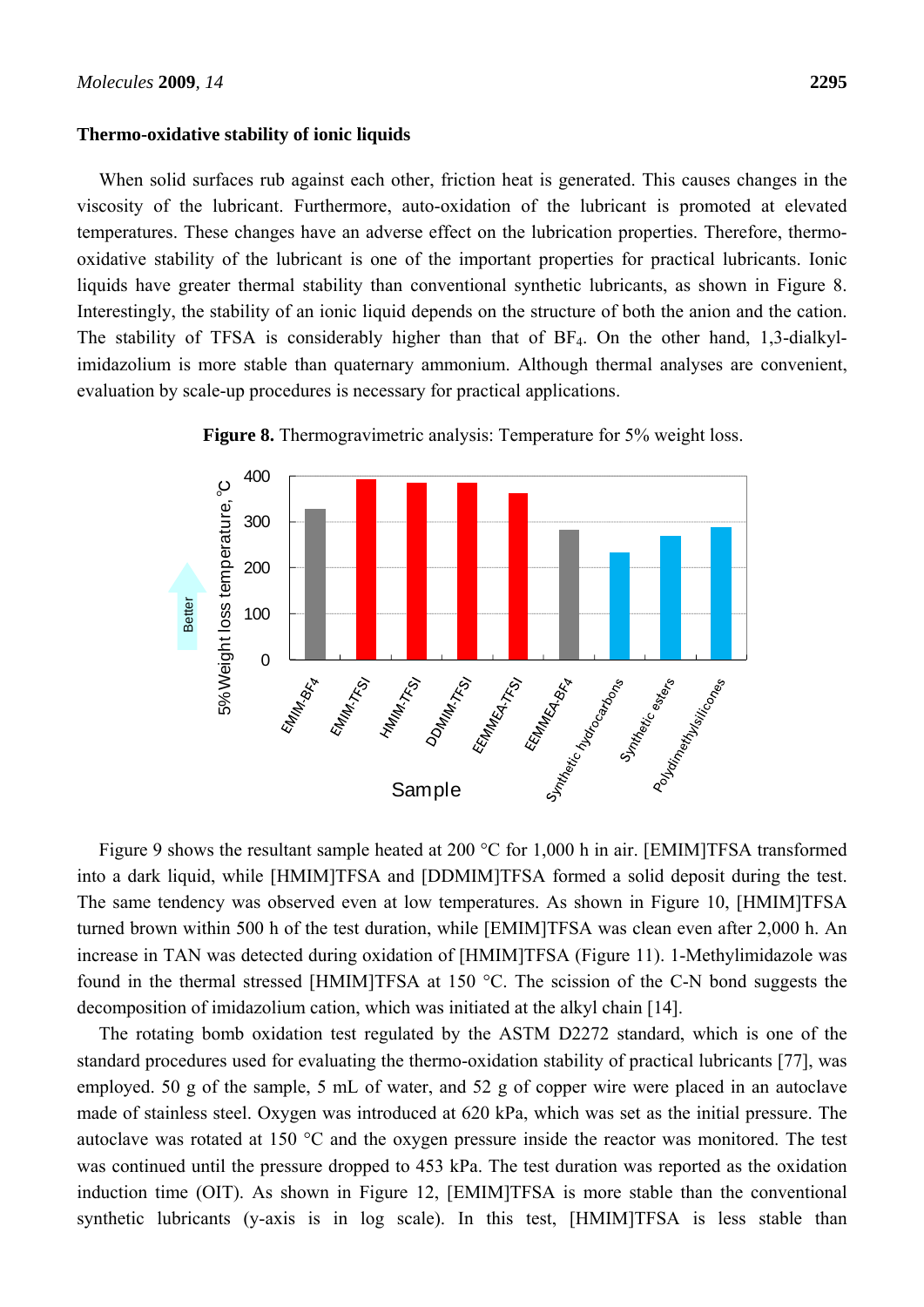[EMIM]TFSA, especially in the presence of water. The results clearly indicate that water has a negative influence on the stability of ionic liquids. This might be one reason why hydrophobic anions are superior to hydrophilic ones in terms of stability.

**Figure 9.** Photograph of samples kept at 200 °C for 1,000 h.



EMIM-TFSA HMIM-TFSA DDMIM-TFSA

Figure 10. Photographs of samples kept at 150 °C.





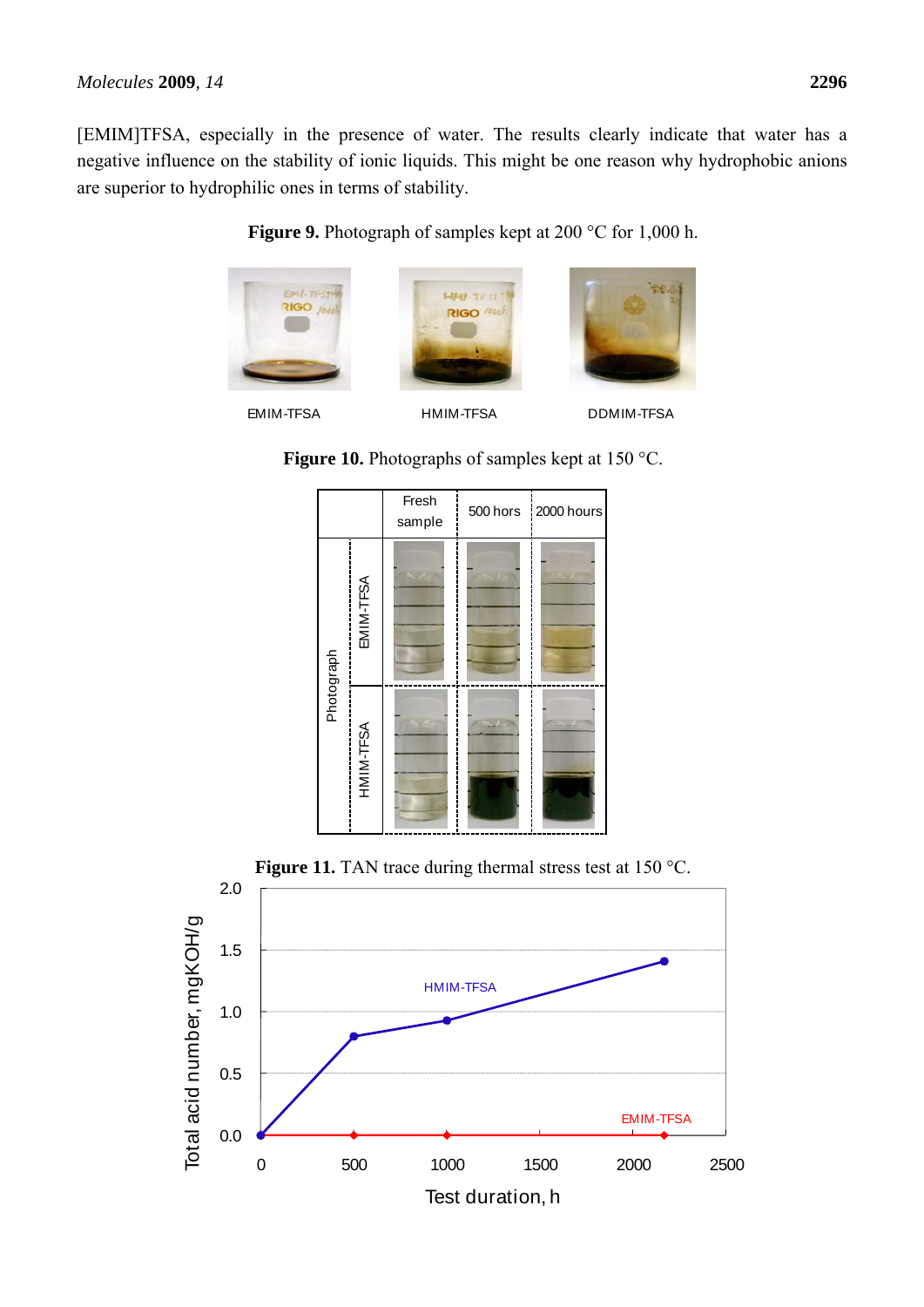

**Figure 12.** Results of the Rotating Bomb Oxidation Test.

#### **Tribochemical reactions of ionic liquids**

A tribochemical reaction is a chemical reaction of lubricants that takes place on rubbing surfaces. Therefore, lubricants are called as reactants and the rubbing surfaces are considered to be the reactor. In a tribological reaction, mechanical energy and its derivatives (induced by friction) provide activation energy for the reaction [78]. The heat generated due to friction is one of the plausible sources of energy that provide activation energy for chemical reactions. Lubricating oil that is applied between rubbing surfaces is exposed to extreme pressures of up to several gigapascal. Certain high pressure reactions may take place under these conditions. Emission of exoelectrons caused by mechanical stress to crystalline solids is known. This leads to electrochemical reaction of lubricants. Direct scission of the C-C bonds in a polymer due to shear stress is also known. Orientation of molecules is possible when they are applied between surfaces. When this happens, selective or specific reactions take place. In practice, these properties were discovered individually, as schematically shown in Figure 13. Seemingly, these phenomena are complex and chaotic. However, lubricant chemists empirically make use of the tribochemical reactions. For example, certain antiwear films are produced by tribochemical reactions of anti-wear additives under tribological conditions. This corresponds to an in situ chemical modification of the surface through the tribochemical reaction of the additive.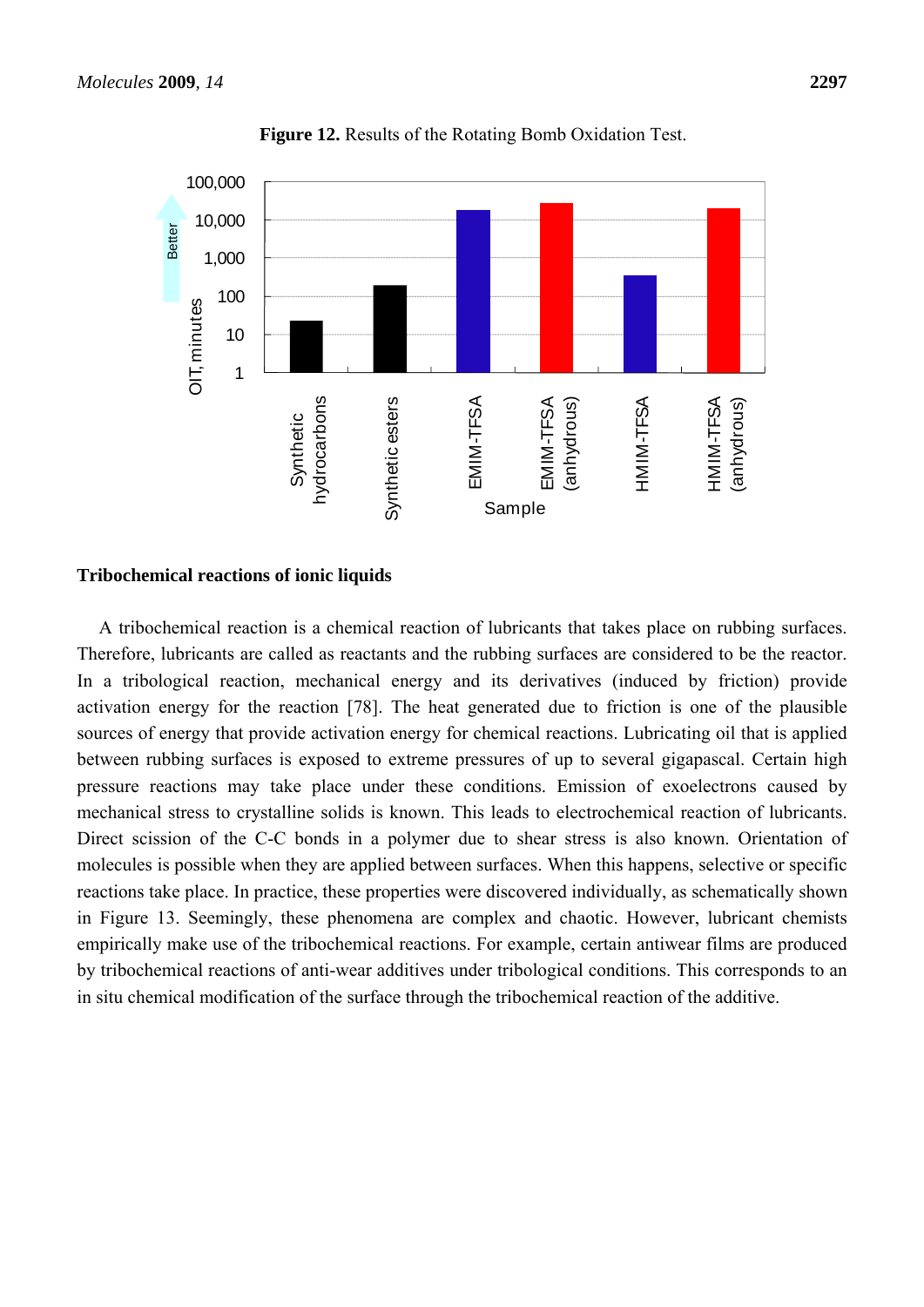

**Figure 13.** Model for rubbing surface as reaction zone.

The yield and selectivity of a tribochemical reaction are usually too low to allow isolation of any product(s), so reactions are traced by surface analysis instead of isolating the product(s). Among the several sophisticated instrumental analyses found in literatures, X-ray photoelectron spectroscopy (XPS) is one of the most frequently used technique applied in tribochemistry. By using this technique, we can study the chemical state of elements on the nanometer scale. Time of flight secondary ion mass spectroscopy (TOF-SIMS) is a high-resolution mass spectroscopy method used for analysis of uppermost surfaces with a depth of 1 nm. This method can be used to identify organic compounds on the rubbed surface if the fragmentation of the molecule is well studied.

As mentioned above, ionic liquids are stable compounds.; however, individual researchers have reported tribochemical reactions of ionic liquids [5,6,8,19]. Reactions of anionic moieties have been reported in most literatures, while reactions of cationic moieties were also observed [41].

Figure 14 shows the XPS spectra of a rubbed steel surface lubricated with BF4 salt and TFSA salt [15]. A considerable amount of fluorine was detected on the rubbed surfaces. "Raw" represents the reference ionic liquid applied on the steel surface before rubbing. The binding energy at 686 eV and 688 eV correspond to the fluorine in  $BF_4$  and TFSA, respectively. The spectra clearly show a change in the chemical structure of fluorine after rubbing. Both anions transformed to metal fluoride (binding energy at 684 eV) through a tribochemical reaction. It should be noted that the organic fluoride at a binding energy of 689 eV remains on the rubbed surface lubricated with TFSA salt. However, strong evidence of the tribochemical reaction of the cationic moiety could not be found under these conditions.

TOF-SIMS analysis can be used to study the chemical contents on the rubbed surface in detail. Figure 15 shows chemical mapping of the rubbed surface lubricated with BF<sub>4</sub> salt and TFSA salt. Fe $F^+$ at m/z 75 was found on both surfaces lubricated with  $BF_4$  salt and TFSA salt. B<sup>+</sup> at m/z 11 was also found on the surface lubricated with BF<sub>4</sub> salt. These fragments were not found on the outside wear track. These results strongly suggest that tribochemical reaction of the anionic moiety occurred. A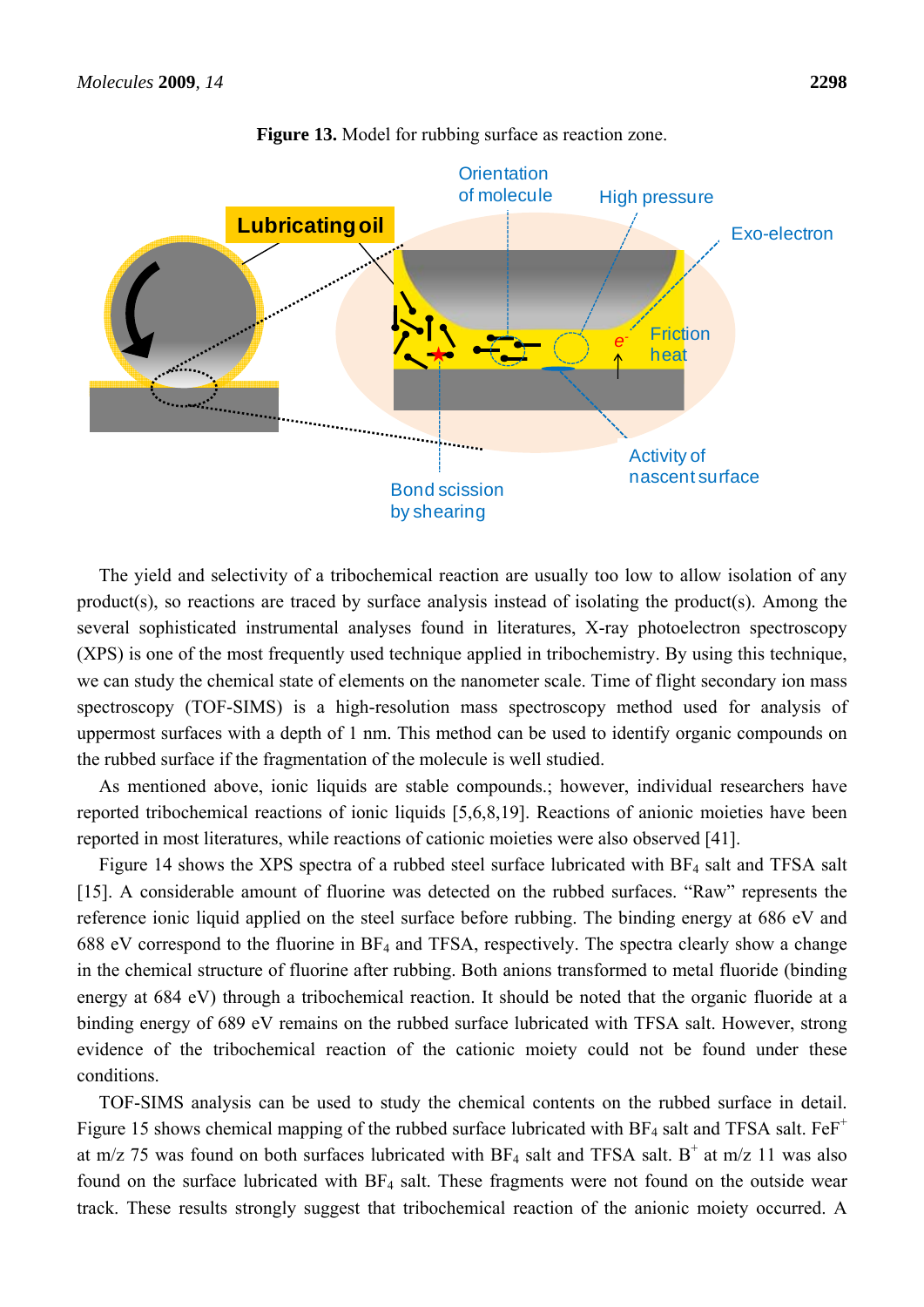detailed study of the chemical mapping revealed the differences in the chemical species between the inner and border areas of the rubbed surfaces lubricated by TFSA salt. Note that the inner area is exposed to a high load, and hence the friction conditions are severe. The intensities of  $F\text{eF}^+$  and S in the inner area were higher than the intensities in the border area. These results suggest that tribochemical reaction of TFSA took place in this area. On the other hand, a higher amount of organic fluoride was detected in the border area. Adsorption of TFSA appeared to take place preferentially in this area. The formation of  $FeF<sub>2</sub>$  on the rubbed surface may help to improve tribological properties since the salt acts as a protective film. However, the salt is a Lewis acid that causes degradation of the lubricant and causes corrosion of the tribomaterial [19].





**Figure 15.** Chemical mapping of rubbed surface by TOF-SIMS.



# **Conclusions and Prospects**

The use of ionic liquids in tribology has been steadily increasing. Their properties as lubricants have been evaluated in laboratories. Figure 16 shows the relationship between the molecular structure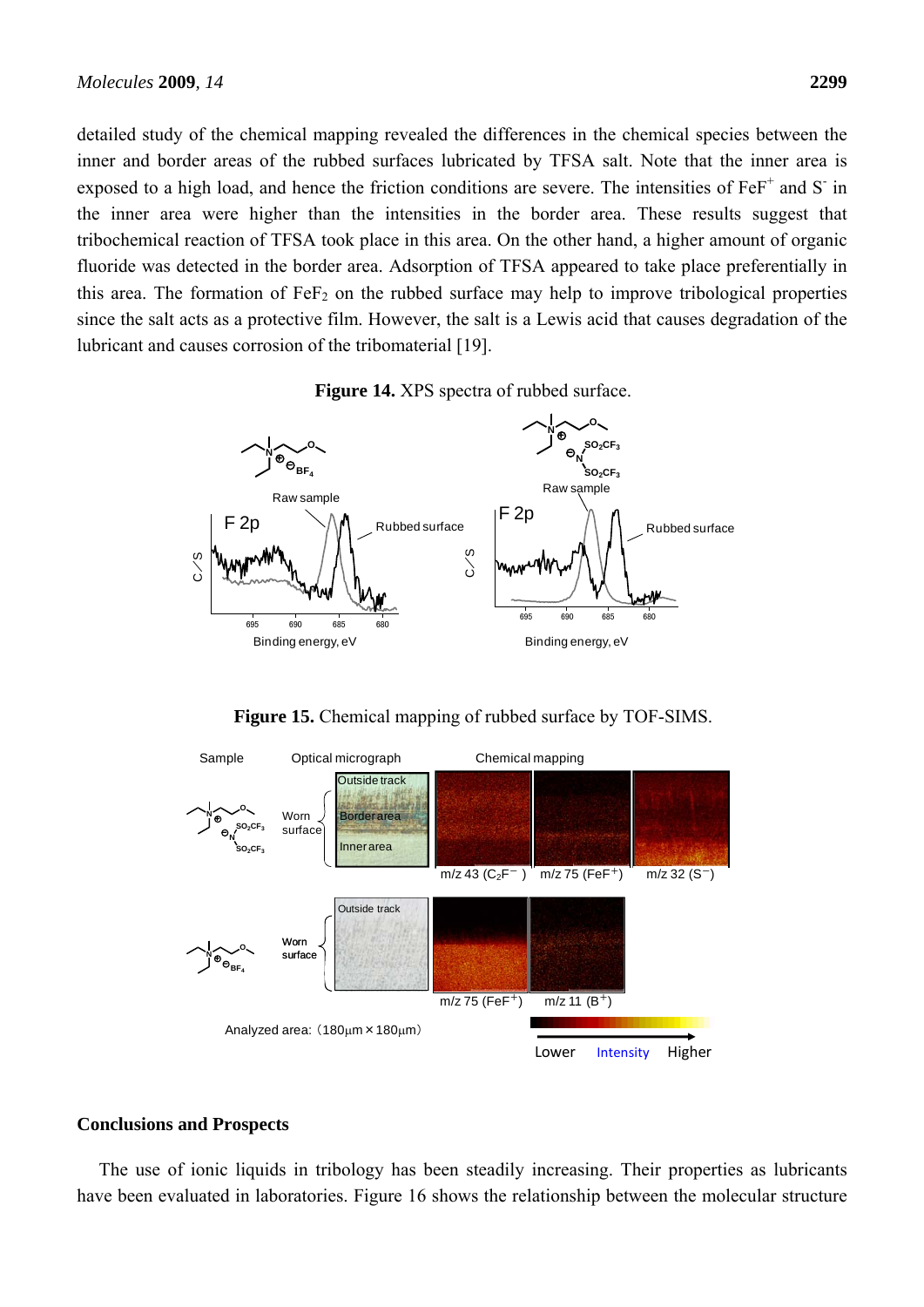of ionic liquids and their performance. Ideally, the anionic moieties should be hydrophobic to improve the tribological properties and the thermo-oxidative stability. A higher alkyl group in imidazolium improves the tribological properties, while it causes a decline in thermo-oxidative stability. Anti-wear properties of ionic liquids can be improved by means of additive technology. There is still room for optimization especially in the area of friction reduction and corrosion inhibition.

Since ionic liquids are recognized as designer fluids, considerable efforts need to be made to develop novel lubricants. For example, halogen-free anions are highly desired. Cationic moieties are more flexible than anionic moieties, and complex cations containing a multi-functional group are of interest to researchers.

Ionic liquids can be used as lubricants in vacuum machines in space applications. They can also be used in high-temperature applications where fire risk is significant. Lubricants with extremely low vapor pressure are desirable for machines in clean rooms where hazard gasses are highly restricted.



**Figure 16.** The relation between structure and lubricant properties.

# **Acknowledgements**

This study was partly supported by a Grant-in-Aid for Scientific Research on Priority Areas, Science of Ionic Liquids No. 18045003 and 20031001 from the Ministry of Education, Culture, Sports, Science and Technology of the Japanese Government.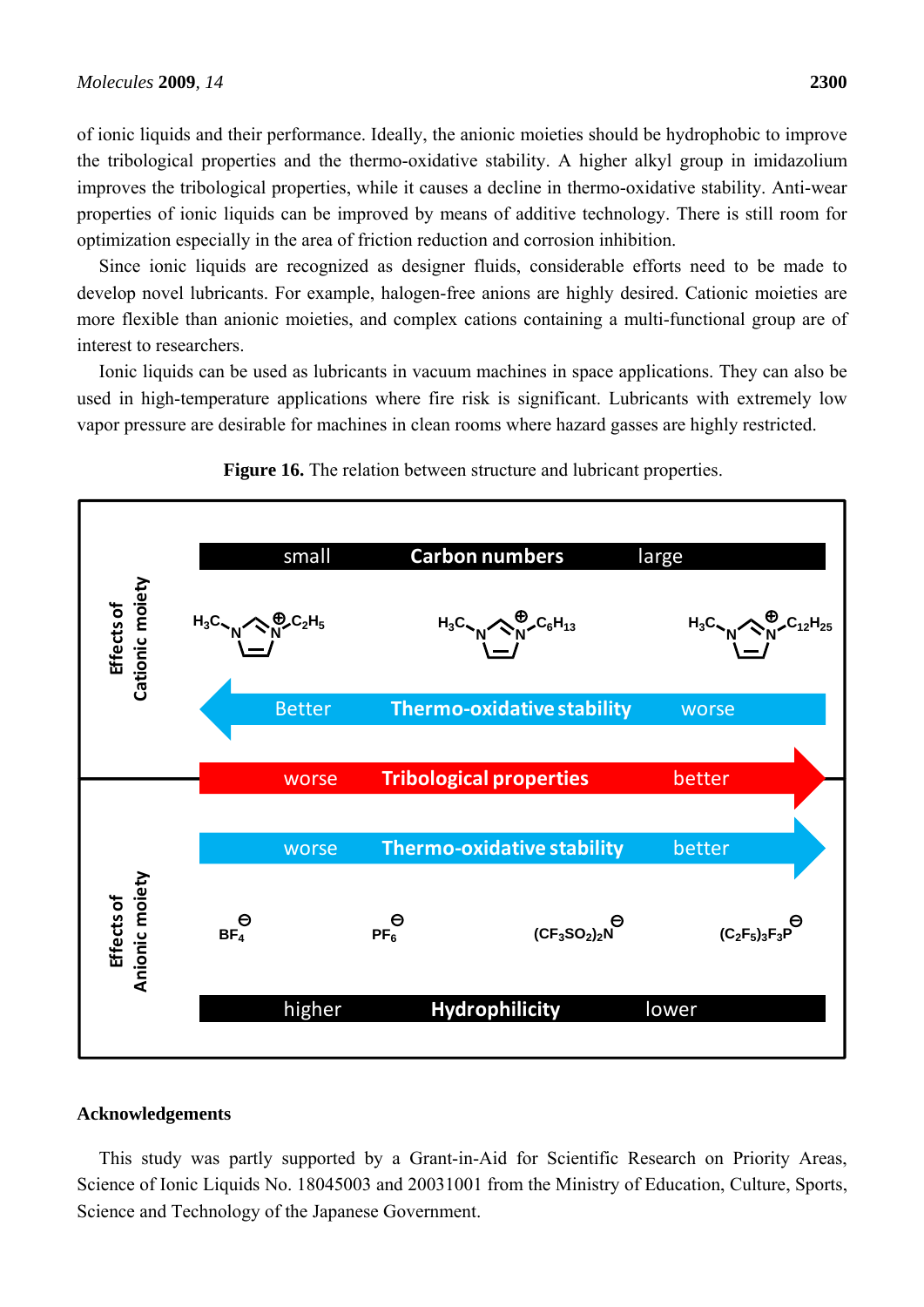# **References**

- 1. Department of Education and Science. *Lubrication (Tribology) Education and Research*; Her Majesty's Stationery Office: London, UK, 1966, pp. 3-4.
- 2. Jost, H.P. Tribology: How a word was coined 40 years ago. *Tribol. Lubr. Technol.* **2006**, *62*, March, 24-28.
- 3. Dowson, D. *History of Tribology,* 2nd ed.; Professional Engineering Publishing: London, UK, 1998; pp. 23-42.
- 4. Smith, P.G. High-Temperature Molten-Salt Lubricated Hydrodynamic Journal Bearings. *ASLE Trans.* **1961**, *4*, 263-274.
- 5. Ye, C.; Liu, W.; Chen, Y.; Yu, L. Room-temperature ionic liquids: a novel versatile lubricant. *Chem. Commun.* **2001**, 2244-2245.
- 6. Liu, W.; Ye, C.; Gong, Q.; Wang, H.; Wang, P. Tribological performance of room-temperature ionic liquids as lubricant. *Tribol. Lett.* **2002**, *13*, 81-85.
- 7. Chen, Y.X.; Ye, C.F.; Zang, W.H.; Liu, W.M. Tribological performance of an ionic liquid as a lubricant for steel/aluminium contacts. *J. Synth. Lubr.* **2003**, *20*, 217-225.
- 8. Lu, Q.; Wang, H.; Ye, C.; Liu, W.; Xue, Q. Room temperature ionic liquid 1-ethyl-3 hexylimidazoliumbis(trifluoromethylsulfonyl)-imide as lubricant for steel/steel contact. *Tribol. Int.* **2004**, *37*, 547-552.
- 9. Phillips, B.S.; Zabinski, J.S. Ionic liquid lubrication effects on ceramics in a water environment. *Tribol. Lett.* **2004**, *17*, 533-541.
- 10. Mu, Z.; Zhou, F.; Zhang, S.; Liang, Y.; Liu, W. Effect of the functional groups in ionic liquid molecules on the friction and wear behavior of aluminum alloy in lubricated aluminum-on-steel contact. *Tribol. Int.* **2005**, *38*, 725-731.
- 11. Jimenez, A.E.; Bermudez, M.D.; Carrion, F.J.; Martinez-Nicolas, G. Room temperature ionic liquids as lubricant additives in steel-aluminium contacts: Influence of sliding velocity, normal load and temperature. *Wear* **2006**, *261*, 347-359.
- 12. Jimenez, A.E.; Bermudez, M.D.; Iglesias, P.; Carrion, F.J.; Martinez-Nicolas, G. 1-N-alkyl -3 methylimidazolium ionic liquids as neat lubricants and lubricant additives in steel-aluminum contacts. *Wear* **2006**, *260*, 766-782.
- 13. Sanes, J.; Carrion, F.J.; Bermudez, M.D.; Martinez-Nicolas, G. Ionic liquids as lubricants of polystyrene and polyamide 6-steel contacts. Preparation and properties of new polymer-ionic liquid dispersions. *Tribol. Lett.* **2006**, *21*, 121-133.
- 14. Minami, I.; Kamimura, H.; Mori, S. Thermo-oxidative stability of ionic liquids as lubricating fluids. *J. Synth. Lubr.* **2007**, *24*, 135-147.
- 15. Kamimura, H.; Kubo, T.; Minami, I.; Mori, S. Effect and mechanism of additives for ionic liquids as new lubricants. *Tribol. Int*. **2007**, *40*, 620-625.
- 16. Zeng, Z.; Chen, Y.; Wang, D.; Zhang, J. Tribological behavior of amorphous Cr coatings electrodeposited from Cr(III) baths under ionic liquid lubrication. *Electrochem. Solid-State Lett.* **2007**, *10*, D85-D87.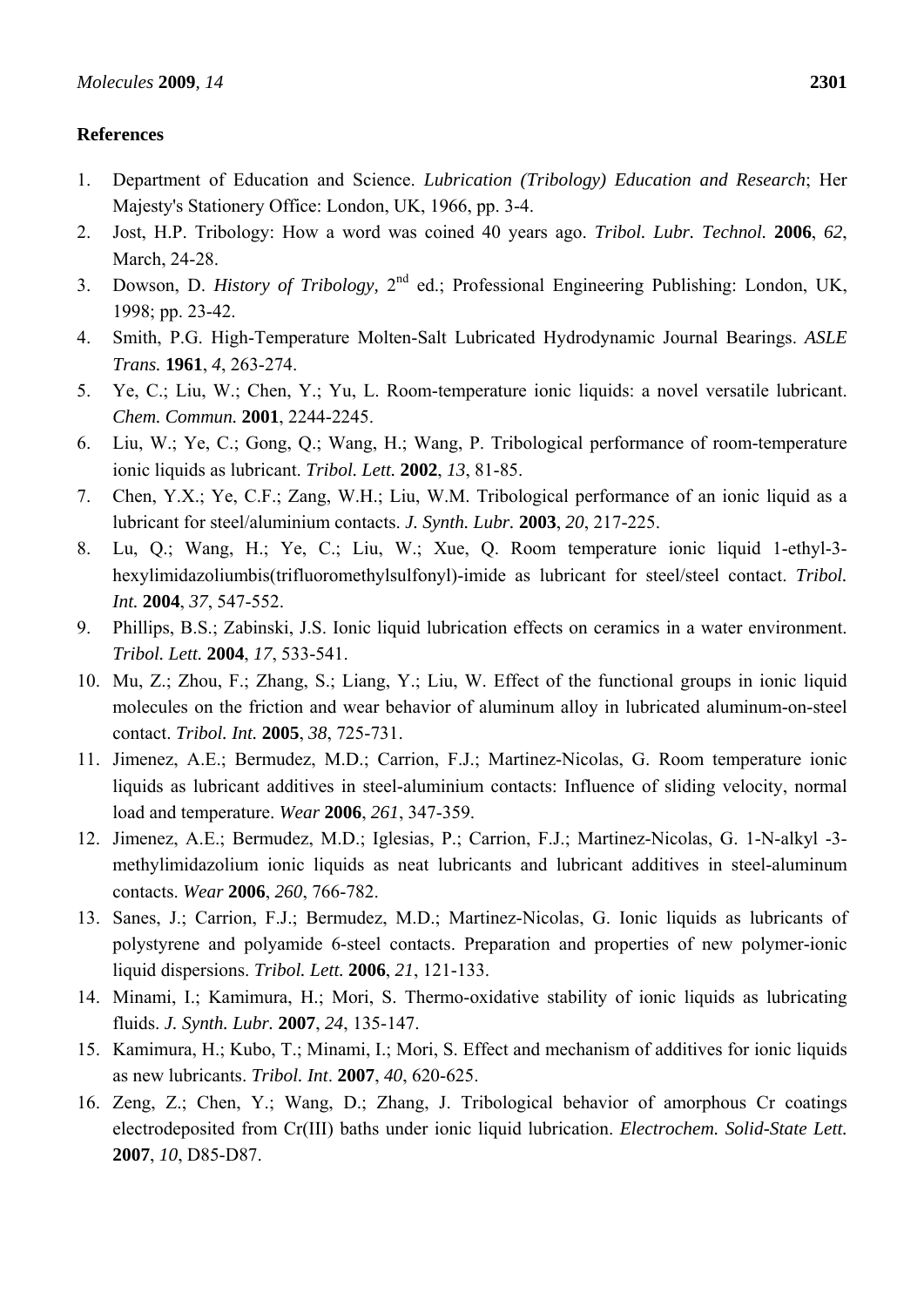- 17. Yu, G.; Yan, S.; Zhou, F.; Liu, X.; Liu, W.; Liang, Y. Synthesis of dicationic symmetrical and asymmetrical ionic liquids and their tribological properties as ultrathin films. *Tribol. Lett.* **2007**, *25*, 197-205.
- 18. Jimenez, A.E.; Bermudez, M.D. Ionic liquids as lubricants for steel-aluminum contacts at low and elevated temperatures. *Tribol. Lett.* **2007**, *26*, 53-60.
- 19. Phillips, B.S.; John, G.; Zabinski, J.S. Surface chemistry of fluorine containing ionic liquids on steel substrates at elevated temperature using Mossbauer spectroscopy. *Tribol. Lett.* **2007**, *26*, 85- 91.
- 20. Suzuki, A.; Shinka, Y.; Masuko, M. Tribological Characteristics of Imidazolium-based Room Temperature Ionic Liquids Under High Vacuum. *Tribol. Lett.* **2007**, *24*, 307-313.
- 21. Bermudez, M.D.; Jimenez, A.E. Surface interactions and tribochemical processes in Ionic Liquid lubrication of aluminium-steel contacts. *Int. J. Surf. Sci. Eng.* **2007**, *1*, 100-110.
- 22. Sanes, J.; C.Vilches, F.J.; Bermudez, M.D. New epoxy-ionic liquid dispersions. Room temperature ionic liquid as lubricant of epoxy resin-stainless steel contacts. *e-Polymers* **2007**, no. 005.
- 23. Zhu, M.; Yan, J.; Moand, Y.; Bai, M. Effect of the Anion on the Tribological Properties of Ionic Liquid Nano-Films on Surface-Modified Silicon Wafers. *Tribol. Lett.* **2008**, *29*, 177-183.
- 24. Jimenez, A.E.; Bermudez, M.D. Imidazolium ionic liquids as additives of the synthetic ester propylene glycol dioleate in aluminium-steel lubrication. *Wear* **2008**, *265*, 787-798.
- 25. Fox, M.F; Priest, M. Tribological properties of ionic liquids as lubricants and additives. Part 1: synergistic tribofilm formation between ionic liquids and tricresyl phosphate . *Proc. Inst. Mech. Eng., Part J: J. Eng. Tribol.* **2008**, *222*, 291-303.
- 26. Pensado, A.S.; Comunas, M.J.P.; Fernandez, J. The Pressure-Viscosity Coefficient of Several Ionic Liquids. *Tribol. Lett.* **2008**, *31*, 107-118.
- 27. Mu, Z.; Wang, X.; Zhang, S.; Liang, Y.; Bao, M.; Liu, W. Investigation of Tribological Behavior of Al-Si Alloy Against Steel Lubricated With Ionic Liquids of 1-Diethylphosphonyl-n-propyl-3- Alkylimidazolium Tetrafluoroborate. *J. Tribol.* **2008**, *130*, 34501.
- 28. Zeng, Z.; Phillips, B.S.; Xiao, J.C.; Shreeve, J.M. Polyfluoroalkyl, Polyethylene Glycol, 1,4- Bismethylenebenzene, or 1,4-Bismethylene-2,3,5,6-Tetrafluorobenzene Bridged Functionalized Dicationic Ionic Liquids: Synthesis and Properties as High Temperature Lubricants. *Chem. Mater.* **2008**, *20*, 2719-2726.
- 29. Chen, Y.M.; Zeng, Z.X.; Yang, S.R.; Zhang, J.Y. The tribological performance of BCN films under ionic liquids lubrication. *Diam. Relat. Mater.* **2009**, *18*, 20-26.
- 30. Yao, M.; Liang, Y.; Xia, Y.; Zhou, F. Bisimidazolium Ionic Liquids as the High-Performance Antiwear Additives in Poly(ethylene glycol) for Steel-Steel Contacts. *ACS Appl. Mater. Interfaces* **2009**, *1*, 467-471.
- 31. Zhao, W.; Mo, Y.; Pu, J.; Bai, M. Effect of cation on micro/nano-tribological properties of ultrathin ionic liquid films. *Tribol. Int.* **2009**, *42*, 828-835.
- 32. Battez, A.H.; Gonzalez, R.; Viesca, J.L.; Blanco, D.; Asedegbega, E.; Osorio, A. Tribological behaviour of two imidazolium ionic liquids as lubricant additives for steel/steel contacts . *Wear* **2009**, *266*, 1224-1228.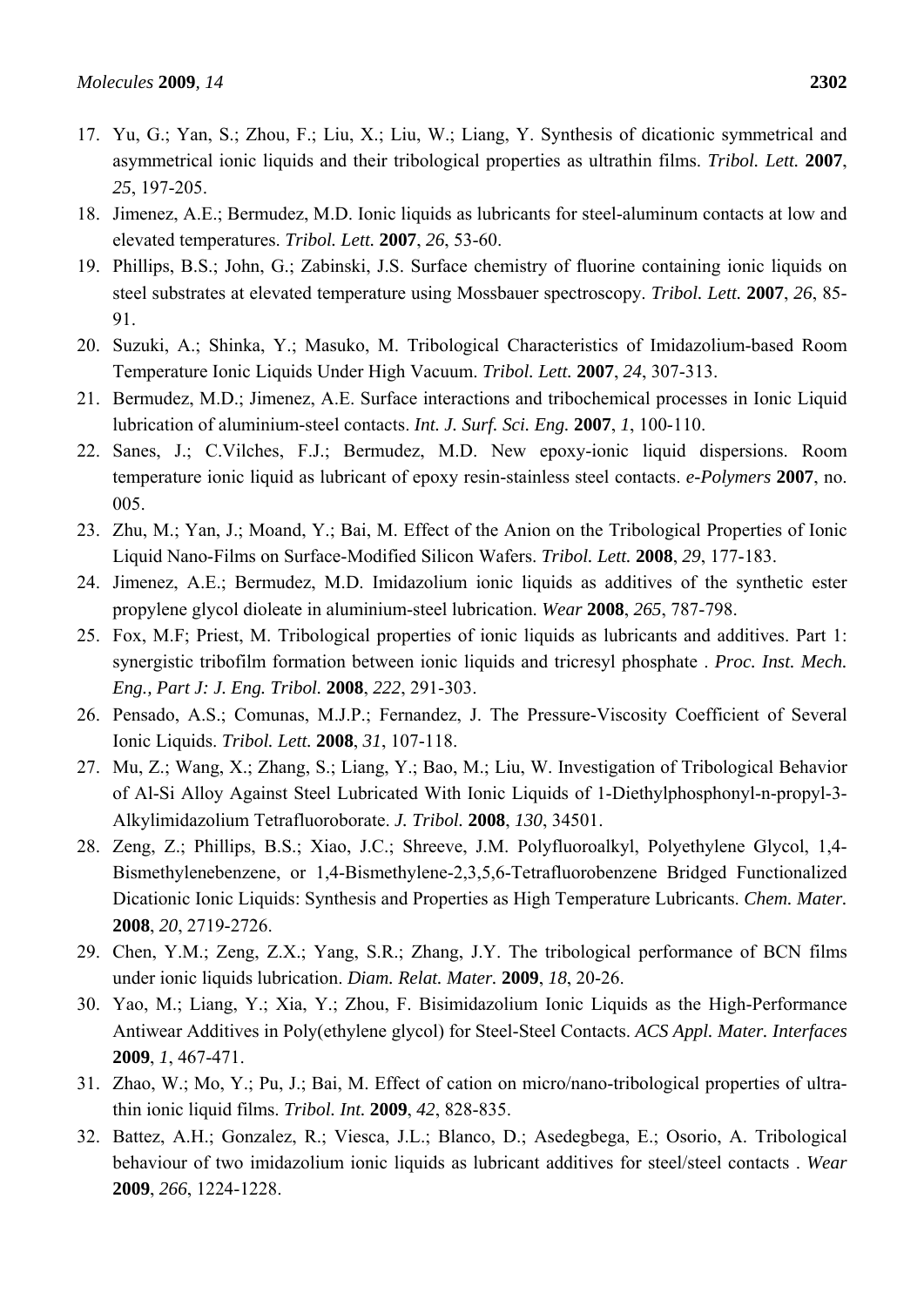- 33. Xie, G.; Liu, S.; Guo, D.; Wang, Q.; Luo, J. Investigation of the running-in process and friction coefficient under the lubrication of ionic liquid/water mixture. *Appl. Surf. Sci.* **2009**, *255*, 6408- 6414.
- 34. Zhu, M.; Mo, Y.; Zhao, W.; Bai, M. Micro/macrotribological properties of several nano-scale ionic liquid films on modified silicon wafers. *Surf. Interface Anal.* **2009**, *41*, 205-210.
- 35. Zhao, W.; Zhu, M.; Mo, Y.; Bai, M. Effect of anion on micro/nano-tribological properties of ultra-thin imidazolium ionic liquid films on silicon wafer. *Colloids Surf. A* **2009**, *332*, 78-83.
- 36. Omotowa, B.A.; Phillips, B.S.; Zabinski, J.S.; Shreeve, J.M. Phosphazene-Based Ionic Liquids: Synthesis, Temperature-Dependent Viscosity, and Effect as Additives in Water Lubrication of Silicon Nitride Ceramics. *Inorg. Chem.* **2004**, *43*, 5466-5471.
- 37. Yu, G.; Zhou, F.; Liu, W.; Liang, Y.; Yan, S. Preparation of functional ionic liquids and tribological investigation of their ultra-thin films. *Wear* **2006**, *260*, 1076-1080.
- 38. Liu, X.Q.; Zhou, F.; Liang, Y.M.; Liu, W.M. Tribological performance of phosphonium based ionic liquids for an aluminum-on-steel system and opinions on lubrication mechanism. *Wear* **2006**, *261*, 1174-1179.
- 39. Weng, L.J.; Liu, X.Q.; Liang, Y.M.; Xue, Q.J. Effect of tetraalkylphosphonium based ionic liquids as lubricants on the tribological performance of a steel-on-steel system. *Tribol. Lett.* **2007**, *26*, 11-17.
- 40. Reich, R.A.; Stewart, P.A.; Bohaychick, J.; Urbanski, J.A. Base Oil Properties of Ionic Liquids. *Lubr. Eng.* **2003**, *59*, 7, 16-22.
- 41. Wang, H.; Lu, Q.; Ye, C.; Liu, W.; Cui, Z. Friction and wear behaviors of ionic liquid of alkylimidazolium hexafluorophosphates as lubricants for steel/steel contact. *Wear* **2004**, *256*, 44- 48.
- 42. Mu, Z.; Liu, W.; Zhang, S.; Zhou, F. Functional Room-temperature Ionic Liquids as Lubricants for an Aluminum-on-Steel System. *Chem. Lett.* **2004**, *33*, 524-525.
- 43. Xia, Y.; Wang, S.; Zhou, F.; Wang, H.; Lin, Y.; Xu, T. Tribological properties of plasma nitrided stainless steel against SAE52100 steel under ionic liquid lubrication condition. *Tribol. Int.* **2006**, *39*, 635-640.
- 44. Yu, B.; Zhou, F.; Mu, Z.; Liang, Y.; Liu, W. Tribological properties of ultra-thin ionic liquid films on single-crystal silicon wafers with functionalized surfaces. *Tribol. Int.* **2006**, *39*, 879-887.
- 45. Liu, X.; Zhou, F.; Liang, Y.; Liu, W. Benzotriazole as the additive for ionic liquid lubricant: one pathway towards actual application of ionic liquids. *Tribol. Lett.* **2006**, *23*, 191-196.
- 46. Qu, J.; Truhan, J.J.; Dai, S.; Luo, H.; Blau, P.J. Ionic liquids with ammonium cations as lubricants or additives. *Tribol. Lett.* **2006**, *22*, 3, 207-214.
- 47. Xia, Y.; Sasaki, S.; Murakami, T.; Nakano, M.; Shi, L.; Wang, H. Ionic liquid lubrication of electrodeposited nickel.Si3N4 composite coatings. *Wear* **2007**, *262*, 765-771.
- 48. Sanes, J.; Carrion, F.J.; Jimenez, A.E.; Bermudez, M.D. Influence of temperature on PA 6-steel contacts in the presence of an ionic liquid lubricant. *Wear* **2007**, *263*, 658-662.
- 49. Carrion, F.J.; Sanes, J.; Bermudez, M.D. Effect of ionic liquid on the structure and tribological properties of polycarbonate?zinc oxide nanodispersion. *Mater. Lett.* **2007**, *61*, 4531-4535.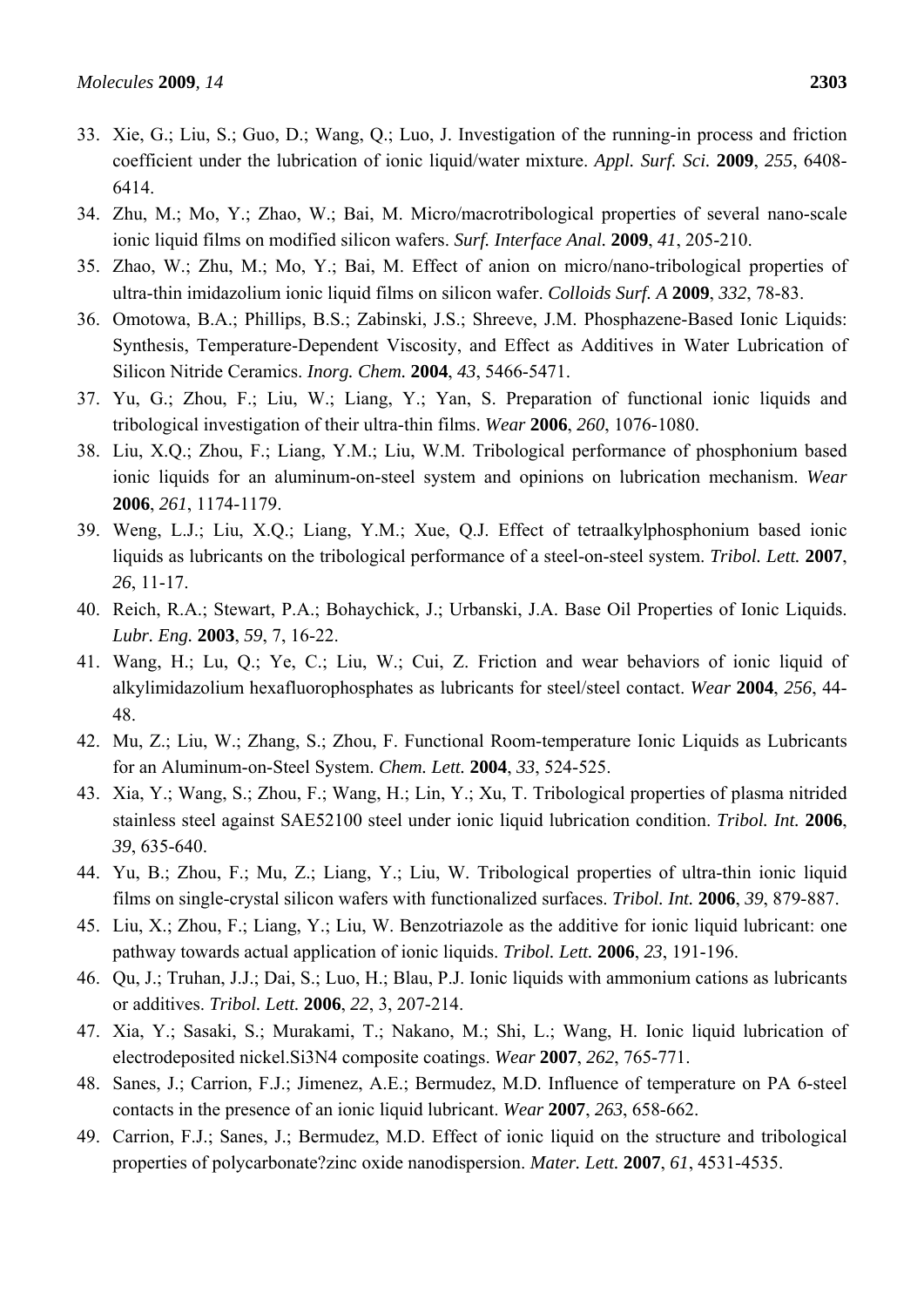- 50. Xia, Y.; Wang, L.; Liu, X.; Qiao, Y. A Comparative Study on the Tribological Behavior of Nanocrystalline Nickel and Coarse-grained Nickel Coatings under Ionic Liquid Lubrication. *Tribol. Lett.* **2008**, *30*, 2, 151-157.
- 51. Yu, B.; Zhou, F.; Pang, C.; Wang, B.; Liang, Y.; Liu, W. Tribological evaluation of α,ωdiimidazoliumalkylene hexafluorophosphate ionic liquid and benzotriazole as additive. *Tribol. Int.* **2008**, *41*, 797-801.
- 52. Xia, Y.; Wang, L.; Liu, X.; Qiao, Y. Tribological Properties of Phosphor Bronze and Nanocrystalline Nickel Coatings Under PAO + MoDTC and Ionic Liquid Lubricated Condition. *Tribol. Lett.* **2008**, *31*, 3, 149-158.
- 53. Yao, M.; Liang, Y.; Xia, Y.; Zhou, F.; Liu, X. High-Temperature Tribological Properties of 2- Substituted Imidazolium Ionic Liquids for Si3N4-Steel Contacts. *Tribol. Lett.* **2008**, *32*, 73-79.
- 54. Yu, B.; Liu, Z.; Zhou, F.; Liu, W.; Liang, Y. A novel lubricant additive based on carbon nanotubes for ionic liquids. *Mater. Lett.* **2008**, *62*, 2967-2969.
- 55. Bhushan, B.; Palacio, M.; Kinzig, B. AFM-based nanotribological and electrical characterization of ultrathin wear-resistant ionic liquid films. *J. Colloid Interface Sci.* **2008**, *317*, 275-287.
- 56. Dai, T.; Ge, L.; Guo, R. Microstructure of lamellar liquid crystal in Tween 85/[Bmim]PF6/H2O system and applications as Ag nanoparticle synthesis and lubrication. *J. Mater. Res.* **2009**, *24*, 333-341.
- 57. Kamimura, H.; Chiba, T.; Watanabe, N.; Kubo, T.; Nanao, H.; Minami, I.; Mori, S. Effects of Carboxylic Acids on Wear and Friction Reducing Properties for Alkylimidazolium-derived Ionic Liquids. *Tribol. Online* **2006**, *1*, 40-43.
- 58. Jin, C.M.; Ye, C.; Phillips, B.S.; Zabinski, J.S.; Liu, X.; Liu, W.; Shreeve, J.M. Polyethylene glycol functionalized dicationic ionic liquids with alkyl or polyfluoroalkyl substituents as high temperature lubricants. *J. Mater. Chem.* **2006**, *16*, 1529-1535.
- 59. Canter, N. Using dicationic liquids as high temperature lubricants. *Tribol. Lubr. Technol.* **2007**, *63*, 5, 12-13.
- 60. Minami, I.; Watanabe, N.; Nanao, H.; Mori, S.; Fukumoto, K.; Ohno, H. Aspartic Acid-Derived Wear-preventing and Friction-reducing Agents for Ionic Liquids. *Chem. Lett.* **2008**, *37*, 300-301.
- 61. Minami, I.; Watanabe, N.; Nanao, H.; Mori, S.; Fukumoto, K.; Ohno, H. Improvement in the tribological properties of imidazolium-derived ionic liquids by additive technology. *J. Synth. Lubr.* **2008**, *25*, 45-55.
- 62. Qu, J.; Blau, P.J.; Dai, S.; Luo, H.; Meyer III, H.M.; Truhan, J.J. Tribological characteristics of aluminum alloys sliding against steel lubricated by ammonium and imidazolium ionic liquids. *Wear* **2009**, *267*, 1226-1231.
- 63. Murakami, T.; Kaneda, K.; Nakano, M.; Korenaga, A.; Mano, H.; Sasaki, S. Tribological properties of Fe7Mo6-based alloy under two ionic liquid lubrications. *Tribol. Int.* **2008**, *41*, 1083- 1089.
- 64. Itoh, T.; Watanabe, N.; Inada, K.; Ishioka, A.; Hayase, S.; Kawatsura, M.; I.Minami, M.; Mori, S. Design of Alkylsulfate Ionic Liquids for Lubricants. *Chem. Lett.* **2009**, *38*, 1, 64-65.
- 65. Minami, I.; Kita, M.; Kubo, T.; Nanao, H.; Mori, S. The tribological properties of trifluorotris(pentafluoroethyl) phosphate derived ionic liquids. *Tribol. Lett.* **2008**, *30*, 215-223.